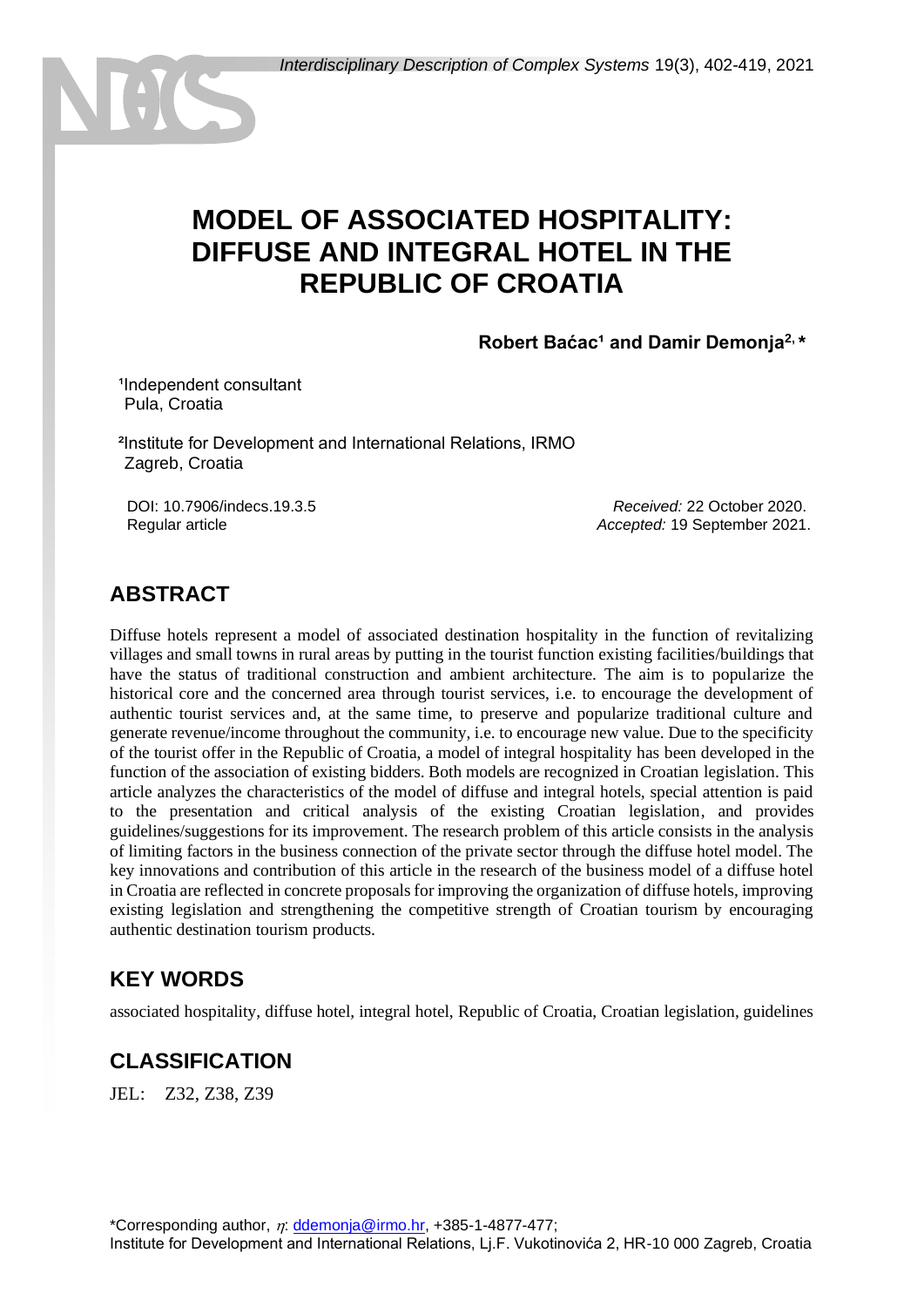## **INTRODUCTION**

To this article, the theme of diffuse and integral hotels in the Republic of Croatia has not been adequately researched or given adequate scientific and professional attention. Since diffuse and integral hotels are formed following the acceptance of legal regulation, this article focuses on the definition of the diffuse and integral hotel model in general, and the analysis of existing legislation in the Republic of Croatia, its advantages and disadvantages. Based on the analyses, guidelines for improving legislation have been proposed so that it can be used in the best possible way in establishing diffuse and integral hotels as new models of association, enhancing competitiveness and fostering sustainable development. This article does not describe the existing diffuse and integral hotels in the Republic of Croatia, nor has their quality analyzed, because the analysis of the condition and quality standards of these hotels, i.e. analysis of examples of good practice of diffuse and integral hospitality are topics for separate research. The aim of this article is to allocate, describe and interpret the most important characteristics of the diffuse and integral hotel, their structural characteristics, and to analyze the legislative framework for the development of this new form of tourist accommodation in the Republic of Croatia.

For the purpose of research for this article in the process of data collection, various qualitative methods were used, mainly from secondary sources. The following relevant secondary sources were used: scientific and professional papers, books, Croatian legislation, official gazette, websites, official government sites and other sources. The processing of this data was based on description, linking, comparisons, analysis and interpretation. The limited amount of available data is the main reason why a descriptive research method was used in this article.

Before discussing the topic itself, the relevant foreign and Croatian literature on the problem was presented and analyzed. The main part of the article includes the definition of a diffuse hotel, its organizational framework, characteristics, special features and innovations. The diffuse hotel is also presented as a model for the development of new values, and a special chapter is dedicated to the analysis of Croatian legislation applicable in the examples of diffuse and integral hotel, with special elaboration of their role in strengthening the competitiveness of Croatian tourism. An important part of the article refers to the interpretation of proposals for improving the organization and operation of diffuse and integral hotels in Republic of Croatia, while the conclusion summarizes the importance of this research for Croatian science, paper originality and contributions / importance for future research on diffuse and integral hotels in general.

The scientific contribution of this article is that it provides a relevant and well-founded view on the definition of diffuse and integral hotels in general, and especially in the Republic of Croatia with regard to the existing legislation for which guidelines for its improvement are proposed. This article represents a step in further scientific research of diffuse and integral hotels in the Republic of Croatia, as well as specific problems related to the adoption of strategic decisions between the makers of tourist legislation and the real, private sector who are operationally involved in creating offers of diffuse and integral hotels. As the topic of diffuse and integral hotel has not been adequately researched in the Croatian scientific literature, this article represents a further step in filling this gap.

The main thesis of this article is based on the analysis of structural specifics of the diffuse hotel model, its supply characteristics as well as the analysis of innovative approach in coordination and better market connection of the private sector in tourism through improving the existing Croatian tourism legislation.

The actuality of the research problem of this article is based on changes in global tourism trends. Tourist trends result in a specific tourist demand based on authentic tourist products and services, which a diffuse hotel is in its essence. Also, trends favor alternative tourism as opposed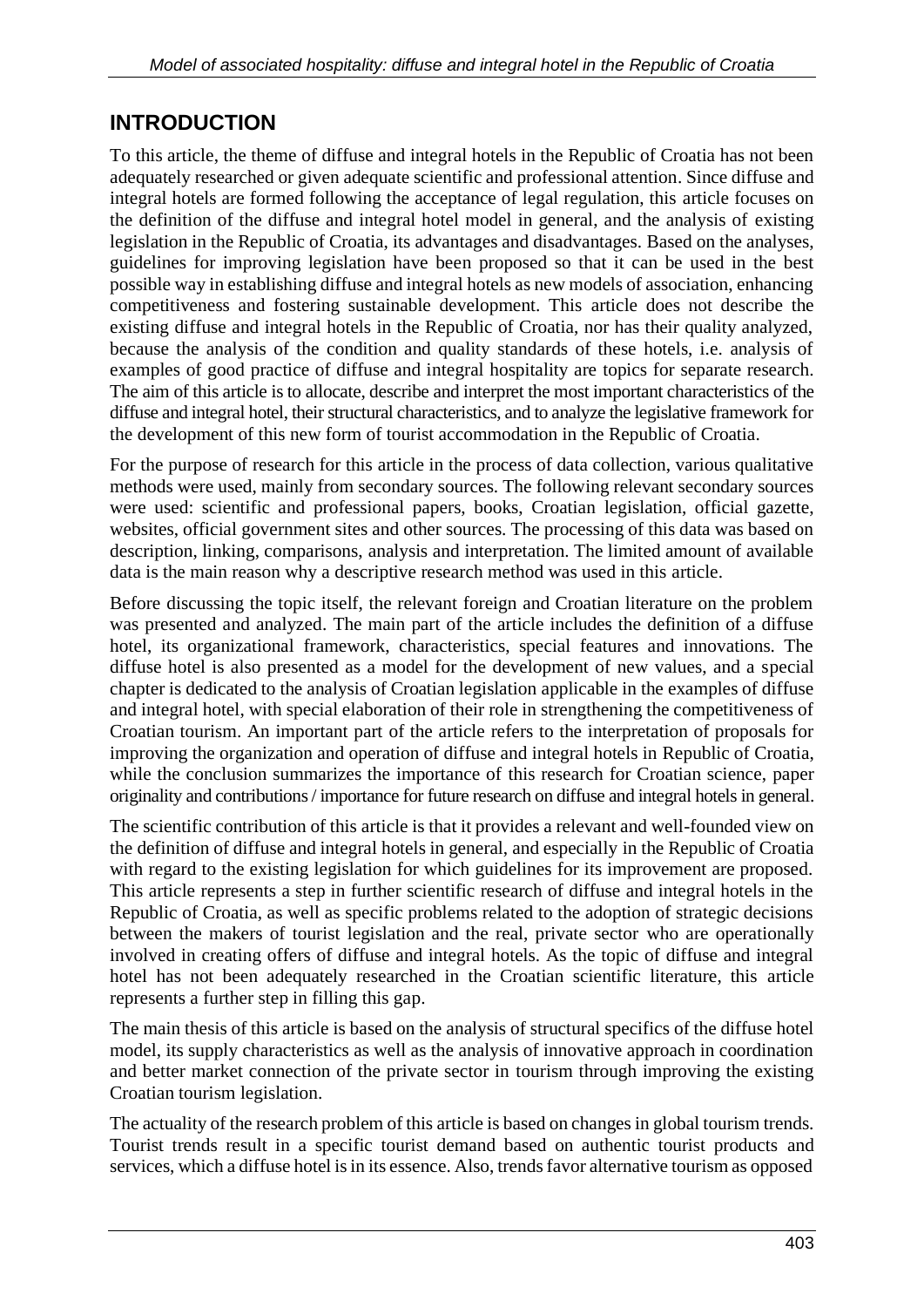to mass tourism, i.e. the valorization of the cultural specifics of the destination with a responsible approach in the development of tourist services. In this sense, diffuse hotel represents a sustainable way of managing and developing a tourist destination.

### **LITERATURE OVERVIEW**

This brief review of the literature will list and present selected foreign and domestic scientific literature that has a diffuse (and integral) hotel as its topic, and is important for its understanding, and one of its numbers has been used in writing this manuscript. The research of recent literature is limited, first of all, by its limited quantity, i.e. number. This numerically limited literature, most of which is scientific research (studies), is geographically limited mainly to Italy, then to Slovenia and a smaller number of papers related to Croatia.

A study of the literature on the diffuse hotel revealed that one of its numbers refers to different approaches of researchers and practitioners on the interpretation, i.e. different use of the term "diffuse hotel", i.e. "Albergo Diffuso", when it is translated from Italian into English [1; pp.44-45].

"Diffuse Hotel", or "Albergo Diffuso", has Italian origin [2], and represents a relatively new theme of scientific research [3, 4]. The occurrence and development of the diffuse and integral hotel was described by C. Vallone and V. Veglio in a brief overview, specifically referring to their characteristics and importance [5]. The theme of the diffuse hotel, in many of his works, was studied by Dall'Ara, who systematically dealt with various aspects of this model of associated hospitality, for example by defining, the reasons and needs of the establishment of a diffuse hotel in an area [6], then purposefulness, values, conditions that must be met by the accommodation facilities of a single diffuse hotel, and various marketing approaches [7, 8]. The development of the concept of an integral hotel as a form of innovative tourism, initially a mountainous area in Italy, with an analysis of all its comparative features opposite other forms of tourist offer accommodation, was the theme of the scientific work of F. Colbert [9]. How important a diffuse hotel is for the development of sustainable tourism, especially since it is sensitive in preserving cultural heritage using the material and intangible heritage sources of the area, was studied by C. Vignali [10]. The diffuse hotel was also discussed as a business tourism model dominated by user demands for quality with great importance of the location, i.e. landscape; all this can encourage the development of new economic and social values, while the case study, i.e. the good practice of the "Chateau Le Cagnard Hotel" was used as a sample example [11].

Some researchers dealt with certain specifics of diffuse hotels. One such study confirmed that the diffuse hotel is a socio-culturally embedded entity in the place where it occurs and that the owners of the diffuse hotel, i.e. entrepreneurs, have a high level of personal motivation in the establishment of one such hotel [3; pp.235-236]. The second research, on the other hand, defines the characteristics of the business model of the diffuse hotel in terms of understanding the key elements of the basis of the hospitality approach, which are business idea, value creation and innovation [12]. The business idea aims to revitalize the place through the emotional connection between the place and the entrepreneurs. In terms of value creation, a diffuse hotel is a form of accommodation that offers more than a hotel experience; tourist can live as a resident and experience local traditions and culture. Innovation refers to services that are completely different from traditional hotels. D. Throsby tried to show that the diffuse hotel model can be interpreted as a means of combining economic and cultural values into a single framework with the concept of "culturally sustainable development", which he defines as a set of criteria relating to the improvement of tangible and intangible well-being, intergenerational and within generational fairness, and recognition of inter-dependency between them [13].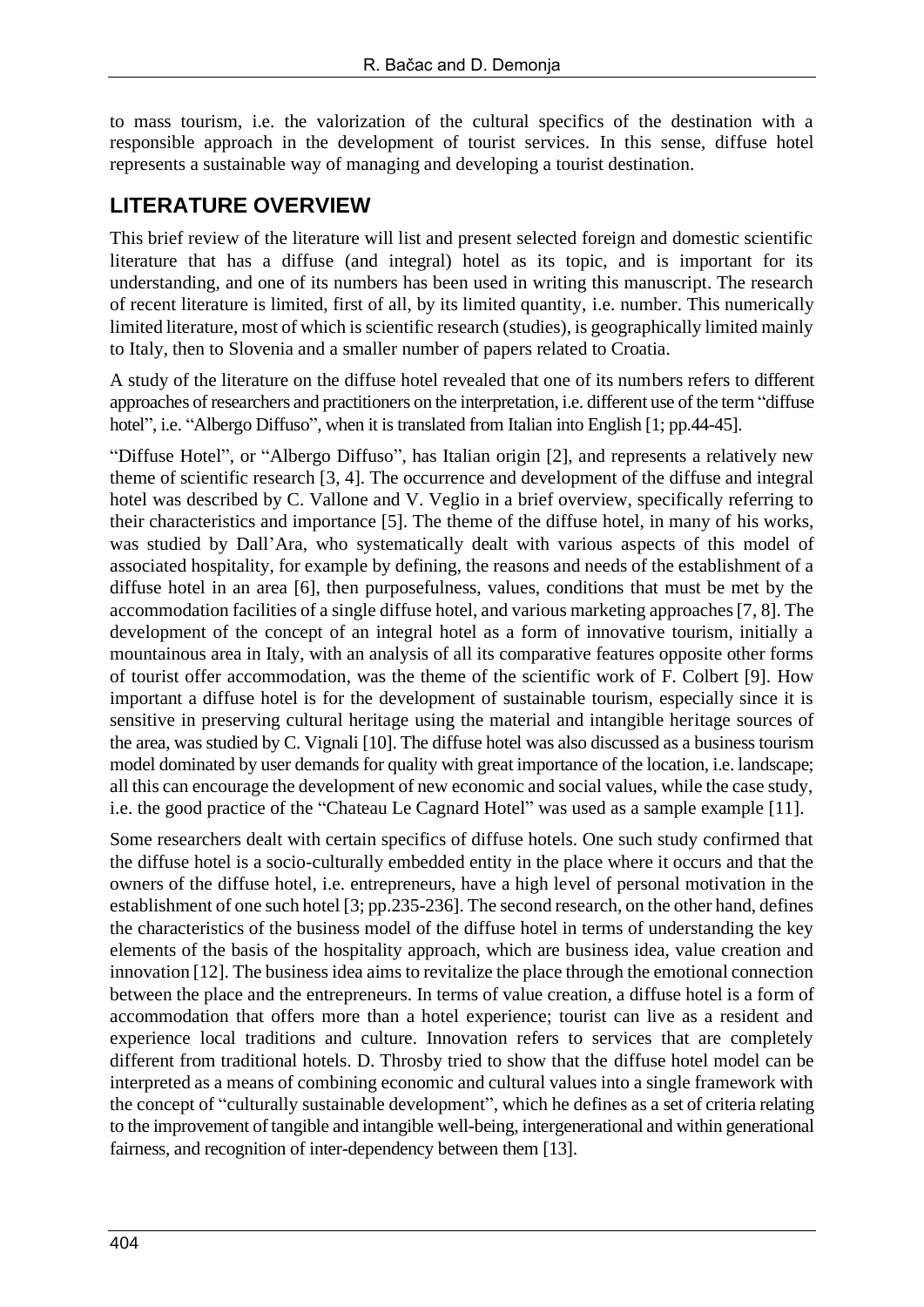Some scientific papers analyze the diffuse hotel model in certain areas and/or on certain specific examples and try to find answers to questions on how to overcome excessive tourism [14], in some, the Italian diffuse hotel model is considered as the best possible way to preserve traditional heritage and encourage development under similar conditions in other European countries [15], or analyze the services and user satisfaction of diffuse hotels in order to justify the necessity of such an innovative entrepreneurial model [16].

In the Slovenian scientific literature, we highlight the paper of S. Zupan Korže [1]. In it, the author interprets the key characteristics, structural and legislative features of a diffuse hotel as implemented in Italy, which he compares with a traditional hotel, and presents the first Slovenian diffuse hotel, its legal and organizational structure. The results of the author's research showed that a diffuse hotel in Italy is formally considered a subtype of hotels with strong connections to the surrounding area and local culture and with special physical characteristics and hospitality service that distinguish a diffuse hotel from traditional hotels and other traditional types of tourist accommodation. As for Slovenia, the author states that the initiative to design diffuse hotels was founded in 2010, but only one was implemented, in Konjice, in December 2017, despite the gap between the strategic approach of Slovenian tourism policy makers and the private tourism sector. It is interesting that Zupan Korže in his research cites and consults the Croatian "Ordinance on the classification, quality star rating and special standards of hospitality facilities from the group Hotels" [17], stating that in Croatian legislation the term "diffuse hotel" is used as an official name, i.e. translation of the term "Albergo Diffuso" [1; p.44].

Croatian scientific literature is modest when it comes to exploring the topic of diffuse and integral hotel. Several scientific papers discuss the use of the appropriate Croatian name, i.e. the translation "Albergo Diffuso" as "diffuse hotels" [18], i.e. the use of the original Italian name [19; pp.608-609]. In some Croatian scientific papers "Albergo Diffuso" is understood as a tourist/hospitality model – a form of innovative tourist content and innovation [18], i.e. as a hospitality concept [20].

One of the first more extensive scientific papers that deals with the theme "Albergo Diffuso" is that of M. Dropulić, A. Krajnović and P. Ružić [19]. In it, they represent "Albergo Diffuso", until then unknown in Croatian theory and practice, as a new type accommodation that additionally makes maximum use of the cultural and historical heritage of the destination with the aim of developing sustainable destination tourism. They are also trying to answer questions about the risks of investing in such a model of accommodation, its possible impact on the development of rural areas, examining the relationship to standard hotels and the ratios of quality and price in such a hotel. The authors conclude that "Albergo Diffuso" is one of the possible solutions for the sustainable growth of tourism, and its characteristics are very interesting and in marketing terms an attractive form of tourist offer. Also, the authors prove that Croatia has great potential for the development of the concept of "Albergo Diffuso" in tourism legislation, tourism system and entrepreneurial practice. The development of this concept would have a positive impact on the overall competitiveness of the Croatian tourist product, and at the same time would increase the quality of tourist destinations in rural areas, where the concept would be developed. In addition, the opportunities for family entrepreneurship in the hotel industry would increase. Influencing the preservation of the centers of historic cities that are full of Istria and Croatia, the concept of "Albergo Diffuso" has a significant impact on preserving the rich Croatian cultural heritage, as well as the maximum use of Croatian traditions and authentic way of life, while offering a new type of tourist offer showing the characteristics of the concept of sustainable tourism growth. Through research into the possibility of transforming the existing family hotel "Kaštel" in Motovun into the first "Albergo Diffuso" in Croatia, the authors confirm the thesis that this concept in Croatia is a possible,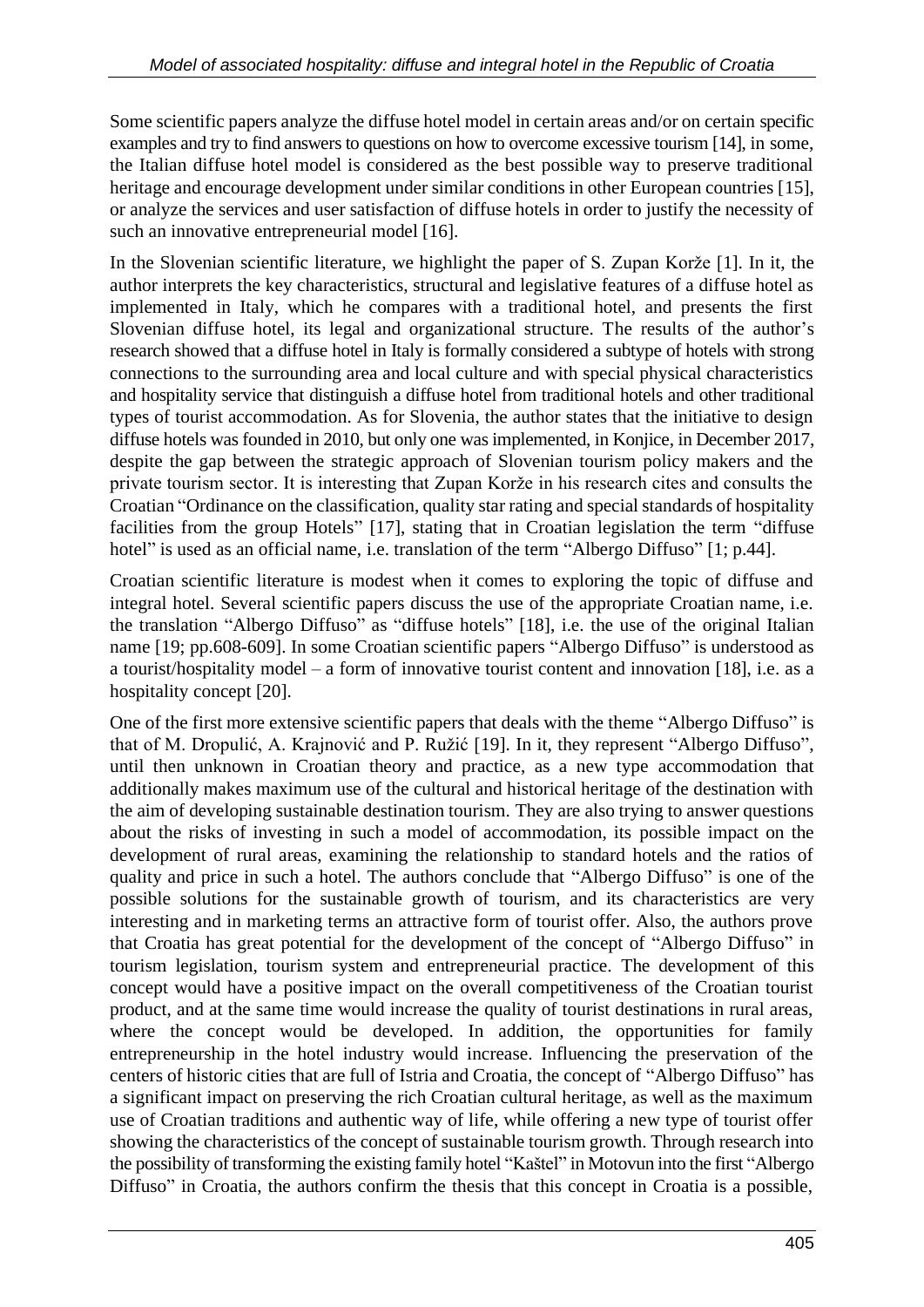necessary and important factor in responsible tourism growth in Croatian rural areas. One of the basic preconditions for achieving this goal is the application of the concept of "Albergo Diffuso" in all segments of the tourism system, from legislation to entrepreneurial practice, which will be possible by participating in EU projects dealing with rural development [19].

It also highlights a scientific paper that analyzes some specific features of diffuse hotels and explores the possibility of improving the tourist offer of agricultural households on the basis of the application of diffuse hotels in the area of Dubrovnik-Neretva County, which has shown that the diffuse hotel can be considered and accepted as a form of accommodation in the future development of tourism in the area of the mentioned county [21]. Furthermore, in the article of S. Tišma, A. Farkaš and A. Pisarović, the authors present the possibility of applying the model "Albergo Diffuso" in the area of three inhabited Elaphite islands – Koločep, Lopud and Šipan in Croatia [22]. Their research showed that the Elaphite Islands have most of the necessary prerequisites for the implementation of the "Albergo Diffuso" model: a rich but underused natural, historical and cultural heritage, a reasonable number of accommodation capacities and a long tourist tradition. The article summarizes the solutions and suggestions of a list of improvements to extend the tourist season and attract wider groups of tourists. The successful application of the "Albergo Diffuso" model would inevitably require changes to the existing system in the sense that systematic and coordinated cooperation must be established between relevant stakeholders at all levels of governance [22; p.107].

Of importance is the research of J. Đurkin and M. Kolarić, who in their scientific work gave a systematic overview of the main characteristics, management practices and organizational forms associated with diffuse and integral hotels with emphasis on their benefits in terms of sustainable tourism and local community development [23]. Their analysis provides new insights into important differences between the planned positive changes intended to introduce diffuse and integral hotel models into Croatian practice, their recognition and interpretation in the real tourist sector, based on which recommendations for future development and management of diffuse hotels are proposed.

At the end of this review of the Croatian scientific literature, we highlight two strategic documents. One is the "Strategy for the development of Croatian tourism by 2020" which defines and emphasizes the importance of accommodation that is applicable for the development of a diffuse and integral hotel [24], and the "National Program for improvement of vacation rentals", which provides detailed guidelines and activities to enable the transformation of vacation rentals capacities into a diffuse hotel [25].

The main reason for the legal definition of a diffuse and integral hotel in the Republic of Croatia derives from the goals of the "Strategy for the development of Croatian tourism by 2020" which relate to the program of improving vacation rentals. The "Strategy for the development of Croatian tourism by 2020" defines the importance of vacation rentals for the Republic of Croatia and points to the need to raise the overall level of quality of vacation rentals, create preconditions for converting part of the capacity into various forms of collective accommodation (business association) and slow down the expansion of vacation rentals, i.e. the existing share of the accommodation structure of the Republic of Croatia [24; pp.50-51].

# **DISCUSSION**

### **DEFINITION OF THE DIFFUSE HOTEL**

A diffuse hotel can be defined as a popular, tourist-integrated service that includes services such as reservations, reception, accommodation, restaurant, local cooking courses, old craft schools,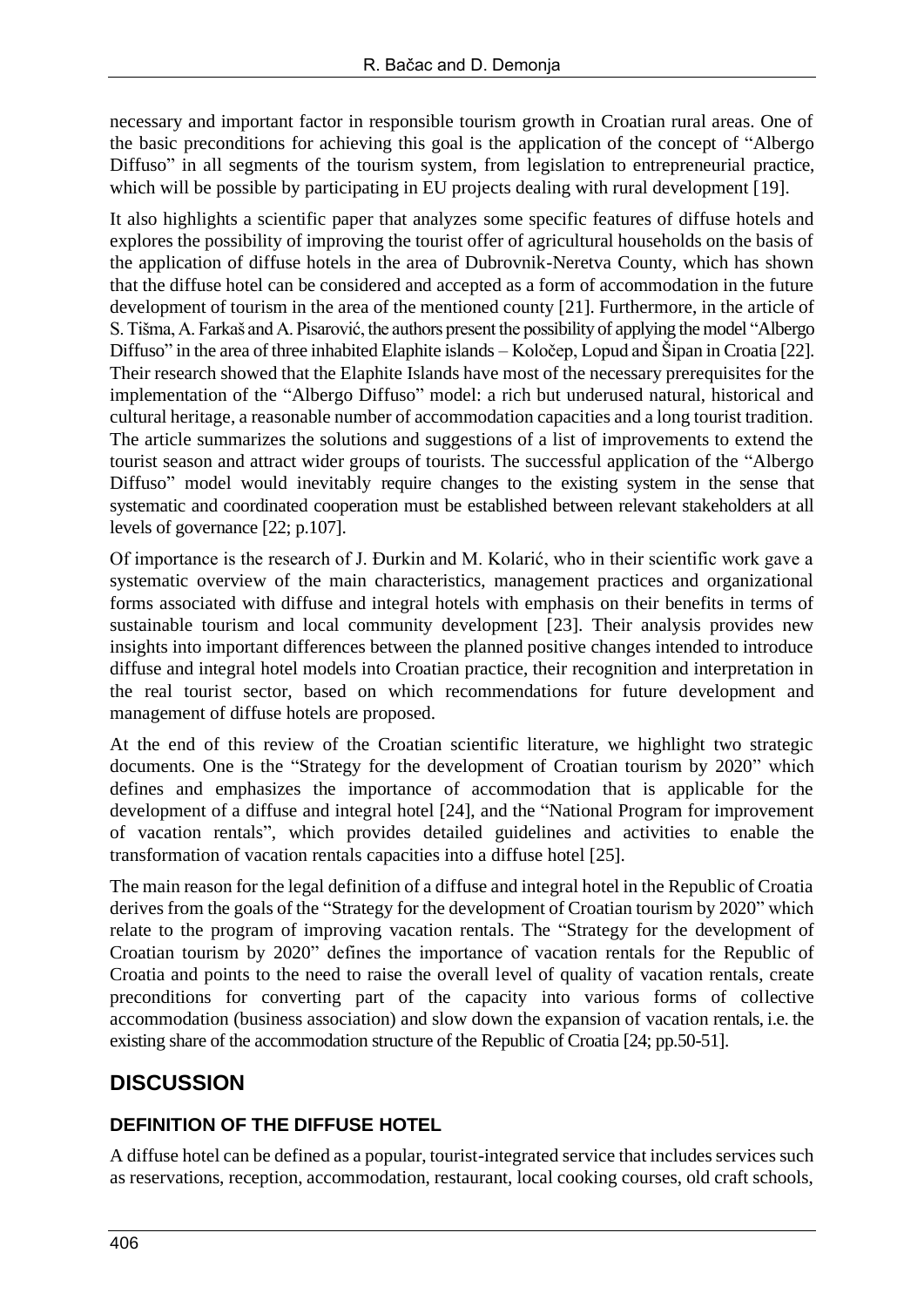swimming, hiking and other services [16; pp.247-248]. In a diffuse hotel, the innovation is reflected in the re-use of existing facilities and the involvement of various actors guided by the goal of providing an integrated service [16; pp.248-250]. This is why a diffuse hotel is a good example of the concept of sustainable development [13]. The diffuse hotel concept can revitalize abandoned areas and has the ability to be an innovative business model that suits the environment and cultural interest [5]. Furthermore, the concept of a diffuse hotel protects the cultural landscape, the environment and the community. It also enables the economic development of small rural destinations while preventing depopulation [2]. The development of a diffuse hotel is based on local resources, preservation of the territory, its biodiversity, resource efficiency and energy savings. The importance of preserving and strengthening local identity is also taken into account [26]. The diffuse hotel concept does not require greenfield investment or any other type of construction. It is aimed at using what already exists in terms of increasing the value of tradition and obtaining positive economic results in the context of sustainable development [19].

### **ORGANIZATIONAL FRAMEWORK**

A diffuse hotel consists of structural elements that do not differ in content from a classic hotel, but conceptually are fundamentally different due to the destination approach in organizing services and, in general, the offer. According to the International Association of Diffuse Hotels, Associazione Internazionale Alberghi Diffusi, ADI, the structural elements of a diffuse hotel are [27, 28]:

1.) **Facilities** (buildings) characterized by:

- architectural recognizability,
- architectural (ambient) typicality, and
- their quality maintenance.

2.) **Ambience** (accommodation and common areas) which must be marked by:

- comfort,
- quality arrangement and maintenance of common areas (central reception, living room and other),
- home atmosphere,
- central reception,
- living room (separate space or within the reception), and
- quality of accommodation units (rooms, apartments, houses), a minimum of seven accommodation units connected to an integral hotel located at a distance of approximately 200 meters from the central reception.

#### 3.) **Management structure**:

- entrepreneurial management (professional form of registration of an integral hotel),
- unified management of tourist services through hotel form, and
- competence and professionalism of the employees of the central reception (knowledge) of the principles of functioning and organization of the integral hotel).

#### 4.) **Restaurant services**:

• contract with existing restaurants in the place according to the model of business connection to a hotel or an integral hotel organizes its own restaurant as a common space for guests.

#### 5.) **Other (additional) services**:

- managing guests' free time, and
- creating a package of tourist services in order to make the stay of guests in the hotel more meaningful.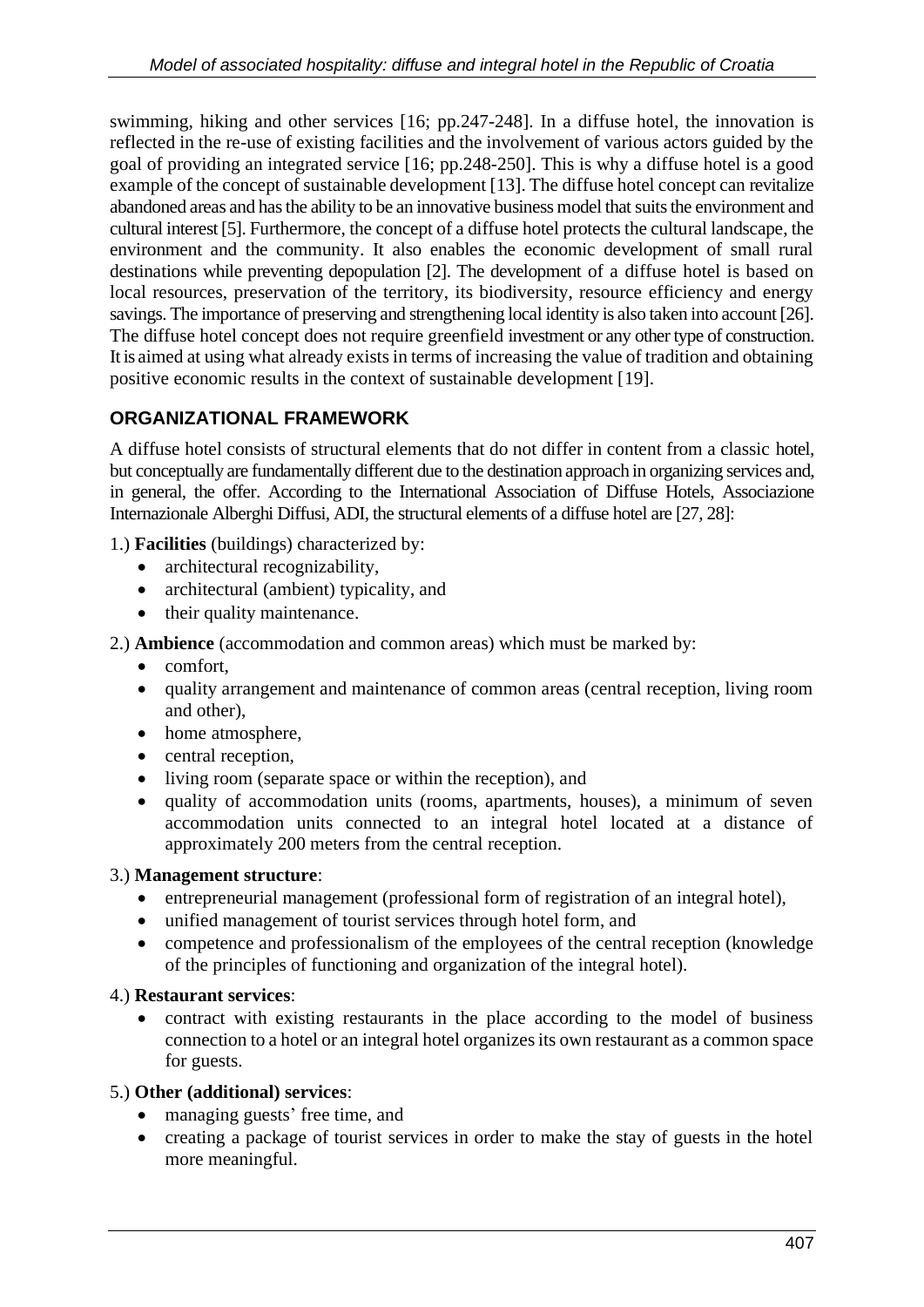The peculiarity of the diffuse hotel, as its name suggests, is reflected in its organization in which accommodation units and other points of tourist services are dispersed by destination, i.e. the historic center of the place, and is characteristic of the historic cores. The basic idea of the diffuse hotel is to put into operation the already existing buildings within the historic center, which are given new value through tourist services, and to connect the already existing accommodation offer known as vacation rentals. At the same time, the construction of new facilities that could disrupt the authentic environment is prevented. The goal of organizing this type of hotel is to popularize historical cores through tourist services, i.e. to encourage the development of authentic tourist services, and at the same time to preserve and popularize traditional culture and generate income/revenue in the whole community, i.e. to encourage new value through a new tourist product. Diffuse hotel is presented as a model of sustainable development which aims to use existing resources, tangible heritage (culture, crafts, small business) and intangible (traditions, knowledge, social components) of a place or territory.

Sustainable tourism is one of the European Commission's priorities where the diffuse hospitality model can be used as a sustainable development strategy, as it meets several goals in the community, such as:

- *economic prosperity*: the diffuse hotel is a model focused on revitalizing and restoring existing resources and creating new values,
- *capital and social cohesion*: a diffuse hotel improves the quality of life of the local community and offers visitors experiential experiences through tourist services, reduces the degradation of the natural and cultural environment and opens up opportunities for the domestic population for entrepreneurial enterprises through tourism services, and
- *high potential for business growth, development and the creation of new jobs in the community*: directly, by employment in a diffuse hotel, and indirectly, by developing partner entrepreneurship in the community for the purposes of diffuse hotel services [29; p.4].

The diffuse hotel is an innovative form of sustainable tourism for present and future generations because it promotes heritage and is oriented towards the revitalization and reinterpretation of local cultural identity and the design of events thematically related to cultural heritage.

#### **CHARACTERISTICS, SPECIAL FEATURES AND INNOVATION OF A DIFFUSE HOTEL**

The diffuse hotel is an original model of hospitality that is characterized by a deep connection to the territory and local culture. Namely, as territory and culture are an integral part of the services on offer, the diffuse hotel is conceived as a model of sustainable development, which seeks to recognize the value of local resources such as cultural heritage, small craftsmanship and small entrepreneurship. Local tradition, history and social interaction are also taken into account [8].

Diffuse hotel in historic cores, where the biggest problem is depopulation and abandonment of buildings as a place of permanent residence, can prevent depopulation and abandonment of places rich in history and art, and through tourist services give historic buildings a new function, creating new added value to the population and, ultimately, the community. The diffuse hotel also promotes the economic development of the historical cores of the place/site, and aims to increase local employment without adversely affecting the environment in terms of contamination of local culture and/or identity.

The diffuse hotel is an integrated system of offering tourist services related to the local community, aimed at a new generation of tourists eager to experience local culture and directly participate in local traditions and other events. The model is based on the following requirements:

• unitary management through professional management of private accommodation connected to the hotel (integrated professional management),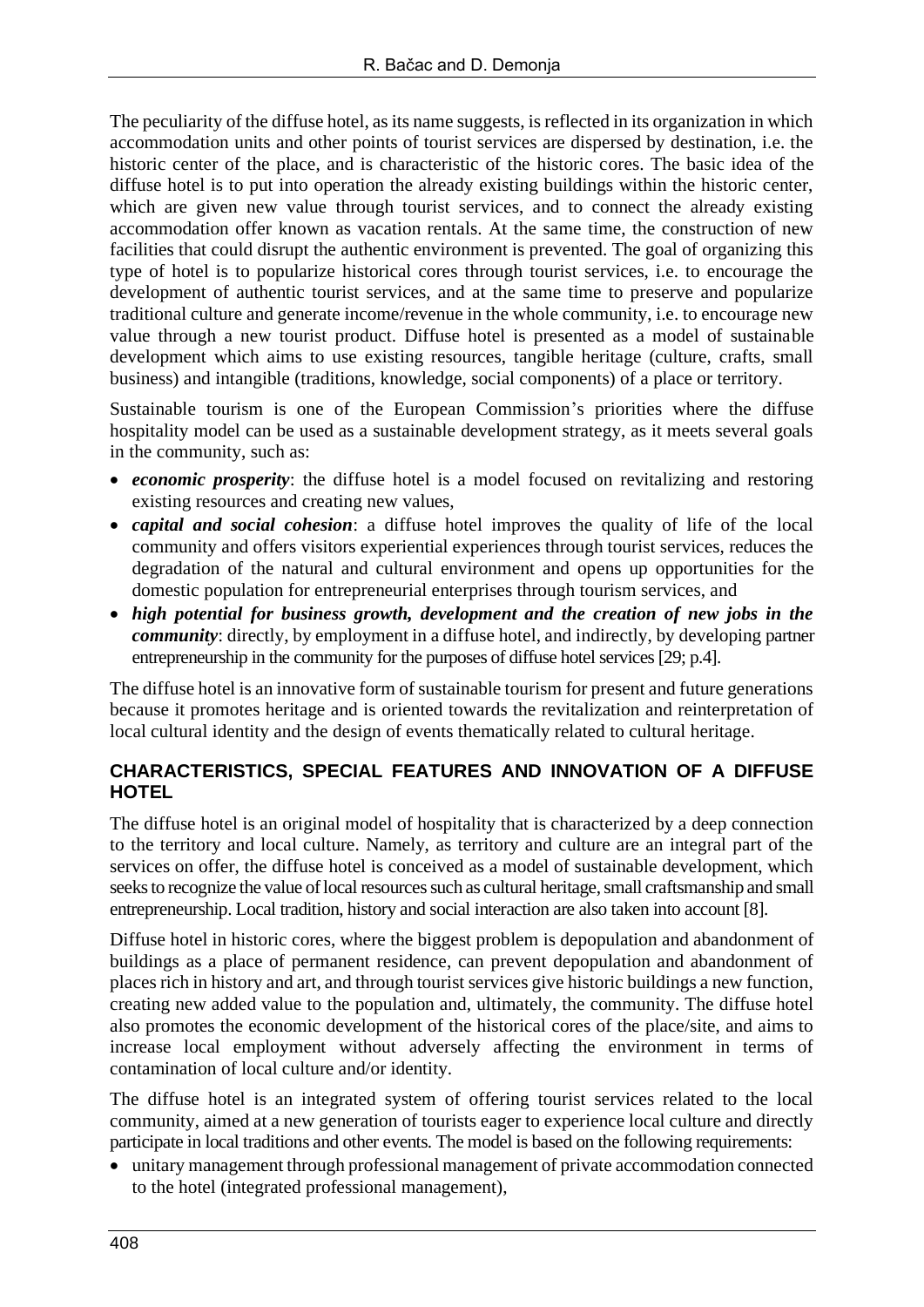- accommodation units organized in several buildings in the immediate vicinity (within a radius of about 200 m) in the center of the place that are part of the cultural identity of the community (historic buildings),
- the presence of local crafts, and
- the presence of a living community.

The innovation of a diffuse hotel is reflected in the inclusion and connection of different stakeholders who, through coordinated management, develop an innovative form of tourist services (hospitality) by valorizing the potentials in the area where the hotel is formed. Despite having different owners (different stakeholders business-connected in a diffuse hotel), unified diffuse hotel management promotes integrated service and integrated customer service.

The peculiarities and differences between a traditional hotel and a diffuse hotel are obvious. Basically, a diffuse hotel has a clear, conventional hotel structure, given the organization of standardized services provided to its guests, regardless of the fact that the accommodation units are located in different buildings. However, a significant difference is reflected in the way existing accommodation services are managed in historic cores in order to be more purposeful, better and more efficient. That's why the diffuse hotel allows guests to feel part of the community.

According to the business philosophy, a diffuse hotel at the same time represents the home (the idea is that the guest feels intimate as at home in terms of organization of accommodation) and a hotel (since it has all the hotel services that can be available to the guest). As opposite to the diffuse hotel, the integral hotel is characterized as *"Un po 'casa, un po' albergo"*, i.e. *"Kind of house, kind of hotel"*. The characteristics of a integral hotel according to the International Association of Diffuse Hotels, Associazione Internazionale Alberghi Diffusi, ADI, are listed in Table 1 [27; p.8].

| <b>Feeling at home</b>                        | Feeling like a hotel                                   |
|-----------------------------------------------|--------------------------------------------------------|
| Politeness and kindness                       | Providing professional services                        |
| Authenticity                                  | Efficiency                                             |
| Non-standard rooms                            | Easy booking                                           |
| Local (traditional) furniture                 | Price difference $-$ according to the variety of rooms |
| The importance of detail                      | Comfort                                                |
| Connection with the territory                 | Wide range of services                                 |
| Communication with the domicile<br>population | Communication with other guests                        |
| Informal environment                          | Privacy                                                |

### **Table 1.** Characteristics of an integral hotel [27].

### **INTEGRAL HOTEL CHARACTERISTICS**

Based on the analysis of the diffuse hotel, it can be concluded that this business model is structured with local characteristics (morphological, climatic, architectural, economic and others), and socio-cultural specific features that have developed in the place throughout history and created a specific recognizable way of life, so-called lifestyle, which is a very strong driver of the development of innovative and integrated, modern, tourism services. The diffuse hotel responds perfectly to the needs of modern tourists, since as a type of hotel it is designed to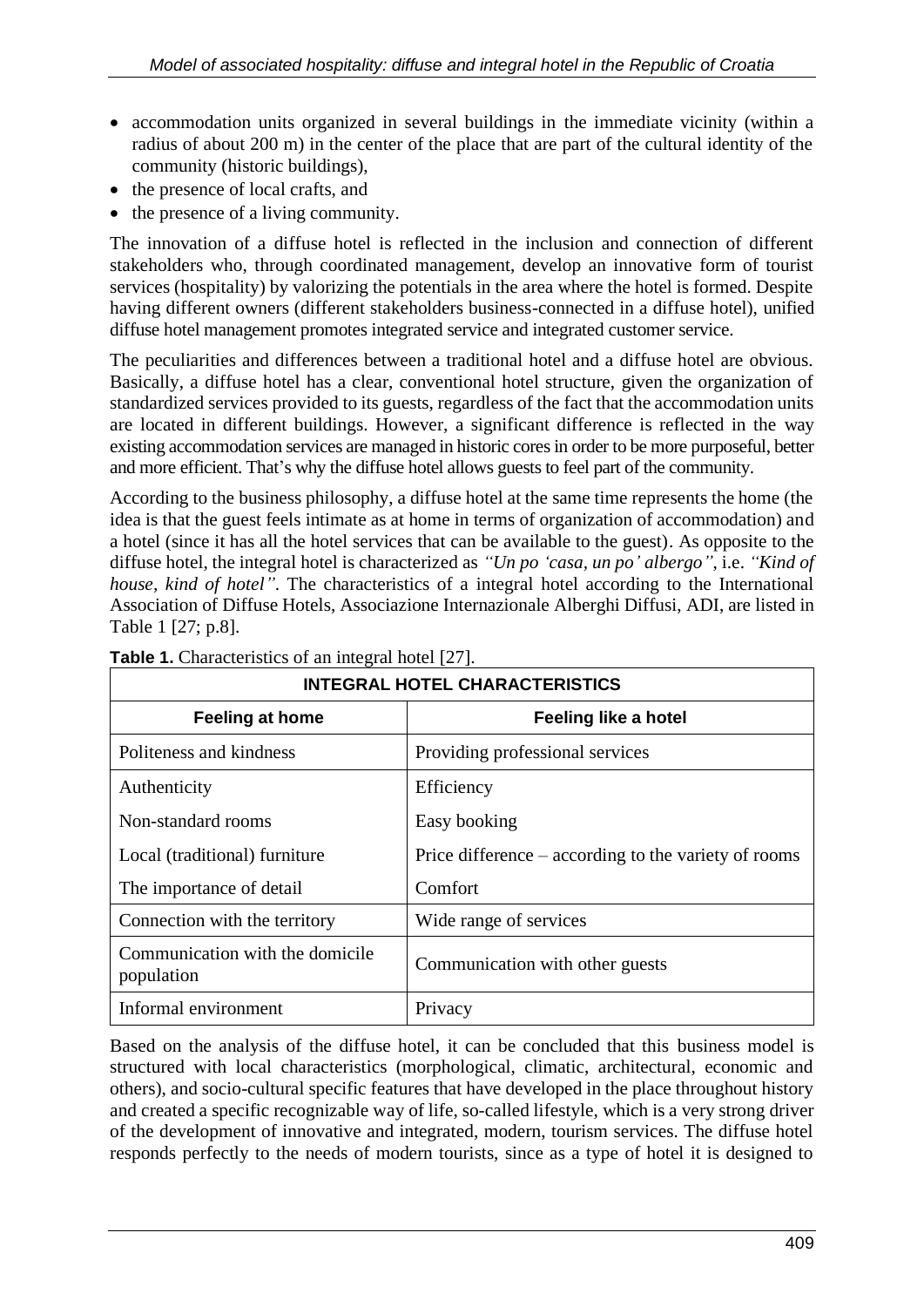provide guests with a unique experience of experiencing the historic core/center of the place and to provide a sense of local.

#### **DIFFUSE HOTEL AS A MODEL OF DEVELOPMENT OF NEW VALUES**

A diffuse hotel occurs when the following conditions are met [8]:

- an idea launched within the local community and residents who have noticed the benefits that can lead to innovation,
- there is an interest of local stakeholders for joint business operations,
- organization of unified management of services of several stakeholders of different registrations (private renters, restaurateurs, other service providers),
- accepting the risk of a business venture,
- a minimum of seven stakeholders connected in the business model of an integral hotel located at a distance of about 200 meters from each other,
- long-term business through a diffuse hotel model (minimum three years),
- the existence of a developed infrastructure that the guest can use (food stores, cafes, pharmacies, etc.),
- the existence of attractions such as the village, sea, mountains, cultural monuments, archaeological sites, museums and the like, and
- a living community, that is, a town or place that has not been abandoned and inhabited by its inhabitants.

The strengths of a diffuse hotel are:

- *ability to meet the needs of demanding guests with extensive travel experience*: these are tourists who travel very often, who have used their vacation and stay in different types of hotels and different destinations and are looking for innovative tourism products that can reflect the "spirit of the place" *(genius loci)*,
- *respect for the cultural ambience*: since the diffuse hotel is organized in already existing facilities within the historical core, it does not intervene in the existing, determined cultural environment but adapts to specifics, and yet acts as a business activity,
- *authenticity*: unlike classic hotels, a diffuse hotel allows guests to experience staying in historic houses and buildings designed to look like home (visually and sensibly),
- *articulated offer*: the guest of the integral hotel has at his disposal a wide range of additional services by the hotel itself, i.e. providers who are business related to the hotel. Also, accommodation is organized in different buildings, at different locations in the historical core, which have different architectural characteristics, different approach to landscaping, and therefore emphasized price differentiation,
- *originality*: original ambience that requires access to the creation of original tourist services which enables better market visibility and market positioning,
- *hotel services*: a diffuse hotel has all forms of hotel accommodation and services regardless of the dispersion of accommodation and other reception services (such as, for example, restaurants), and
- *management method*: a high degree of cooperation of diffuse hotel stakeholders with the aim of creating a unique management structure that performs a large part of the work for stakeholders in receiving guests and organizing additional services.

The critical success factors of the diffuse hotel development model are [27; pp.6-7]:

- integrated tourist services,
- effective management,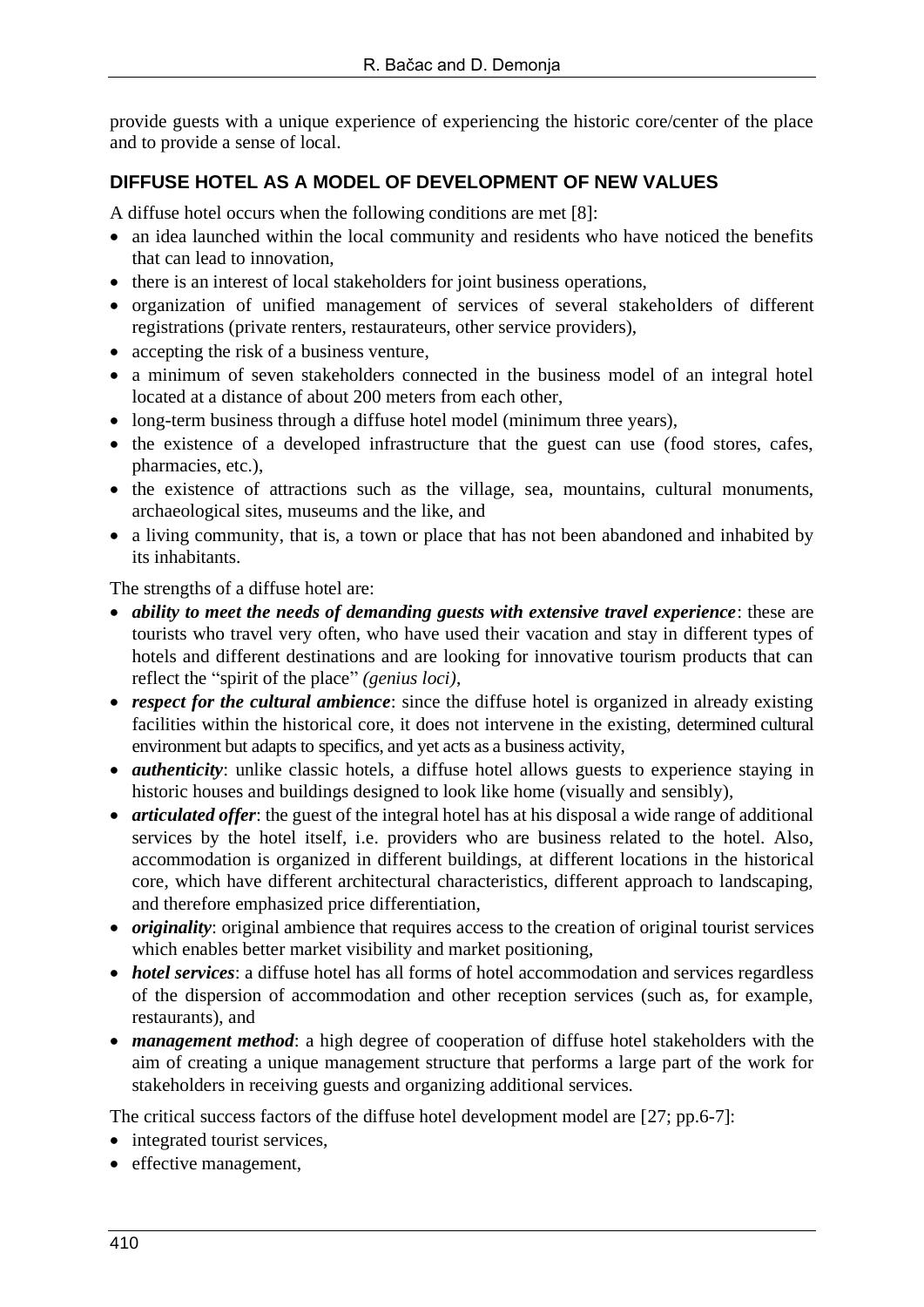- ability to establish relationships between stakeholders providing tourism services and other services of interest to the tourism industry,
- added value to local events (festivals, manifestations, celebrations, etc.) that spread and strengthen local traditions and culture,
- high quality of services,
- preservation of local culture,
- live historical core atmosphere
- supply of locally produced products, and
- the preservation of an authentic environment.

### **DIFFUSE AND INTEGRAL HOTEL IN CROATIAN LEGISLATION**

The main reason for the legal definition of a diffuse and integral hotels in the Republic of Croatia derives from the goals of the "Strategy for the development of Croatian tourism by 2020" which relate to the program of improving vacation rentals. The "Strategy for the development of Croatian tourism by 2020" defines the importance of vacation rentals for the Republic of Croatia and points to the need to raise the overall level of quality of vacation rentals, create preconditions for converting part of the capacity into various forms of collective accommodation (business association) and slowing down the expansion of vacation rentals, i.e. retaining the existing share in the accommodation structure of the Republic of Croatia [24].

Since 2014, the model of dispersed (horizontal) hospitality has been legally recognized in the Republic of Croatia. Two variants of organization have been defined, i.e. two models: diffuse hotel and integral hotel.

In the case of a diffuse hotel, the investor is the sole owner of all facilities in which the hotel is organized. "Ordinance on the classification, quality star rating and special standards of hospitality facilities from the group Hotels, Article 30", defines a diffuse hotel as follows [17]:

*1.) Diffuse hotel is a facility where guests are provided with accommodation and breakfast services.*

*2.) The diffuse hotel must be in predominantly old, traditional, historical, rural-urban structures and buildings, decorated and equipped in the traditional way.*

*3.) Diffuse hotel is a functional unit consisting of three or more buildings and/or parts of buildings integrated into the local environment and way of life in the area of one settlement. Each building or part of a building must have a separate entrance, horizontal and vertical communications. Buildings and/or parts of hotel buildings may be spread throughout the settlement between buildings of other purposes. Hospitality facilities in which hospitality services are provided can be separated by a public or shared area. Hospitality facilities (reception, accommodation units, facilities for preparing and serving meals, drinks and beverages, etc.) can be accessed directly from the outdoor area.*

In the case of an integral (associated) hotel, a group of local actors (private sector) creates a kind of consortium, i.e. business is connected by creating a special entity (e.g. company, cooperative). "Ordinance on the classification, quality star rating and special standards of hospitality facilities from the group of Hotels, Article 38", defines an integral hotel as follows [17]:

*1.) An integral hotel is a facility in which a caterer/restaurateur provides accommodation and breakfast services in common facilities, its hospitality facilities and/or facilities of other caterers/restaurateurs and/or renters, who have previously obtained a solution.*

*2.) An integral hotel is a functional unit in three or more buildings and/or parts of buildings in the area of one settlement. Buildings or parts of hotel buildings can be spread throughout the settlement between buildings for other purposes. Hospitality facilities in which hospitality*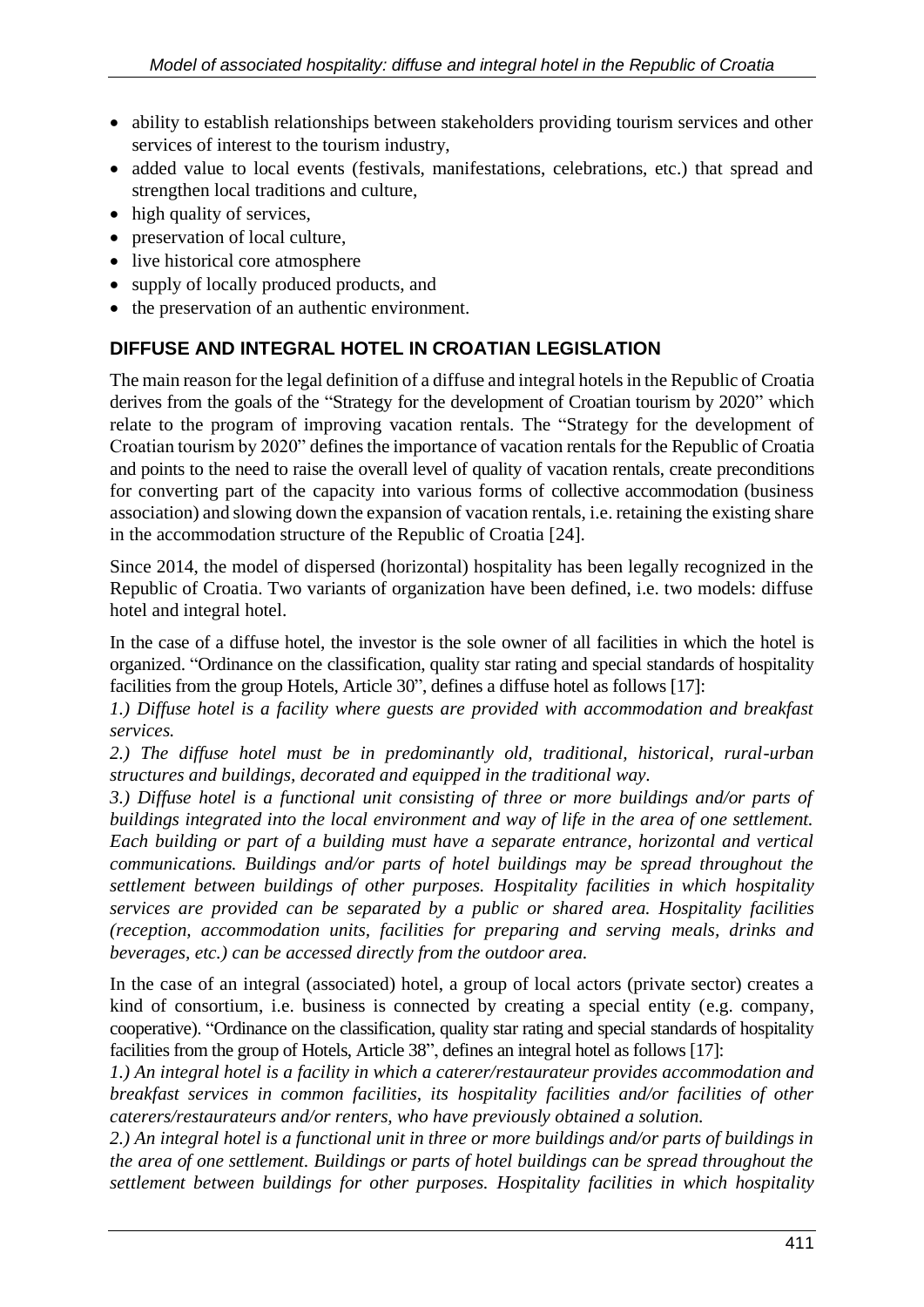*services are provided can be separated by a public or shared area. Hospitality facilities can be entered directly from the outdoor area.*

#### **Diffuse and integral hotel in the function of strengthening the competitiveness of tourism in the Republic of Croatia**

The association of vacation rentals through a model such as diffuse and integral hotel, with the aim of strengthening the competitiveness of tourism of the Republic of Croatia is one of the key activities of the "National Program for improvement of vacation rentals" which should result in:

- the creation of new and innovative tourist products in the destination,
- the development and improvement of the quality of the accommodation offer,
- the realization of common interests and joint appearance on the market,
- market recognition of accommodation facilities,
- professionalization of family accommodation,
- increasing occupancy in the pre- and post- season, and
- stimulating micro economy [25; pp.30-34].

According to the data of the Ministry of Tourism of the Republic of Croatia 2 diffuse hotels with a total capacity of 62 beds and 22 integral hotels with a total capacity of 905 beds were registered [30]. Diffuse hotels are located in Istria and Zadar County, while integral hotels are the most numerous in Split-Dalmatia County, 10, three in Zagreb and Dubrovnik-Neretva County, two in Karlovac and Primorje-Gorski Kotar County and one in Istria and Zadar County. Existing diffuse and integral hotels and their quality will not be described and analyzed here, because this is a separate topic that requires a different approach and separate scientific work.

#### **Diffuse and integral hotel in the Republic of Croatia according to the "Ordinance on the classification, quality star rating and special standards of hospitality facilities from the group Hotels": types of facilities and minimum standards**

According to research carried out for the purposes of this scientific paper, although there is a significant increase in integral hospitality in the Republic of Croatia, there has not been a collective association (business association) of vacation rentals, i.e. private renters. All registered and categorized integral hotels are not organized by uniting of existing registered service vacation rentals but by re-categorizing vacation rentals into an integral hotel with several accommodation units, primarily apartments, the same owner. Due to the prescribed business operating conditions of diffuse and integral hotels, there is no strong motivation of family accommodation owners to professionalize their business through the model of diffuse and integral hospitality.

The **diffuse hotel** can be organized exclusively in historical and traditional buildings in small settlements (villages) and towns that are decorated and equipped in a traditional way. The hotel can consist of at least three traditional buildings scattered throughout the resort. The basic services of the hotel are accommodation and breakfast. Accommodation is not pre-categorized, it is categorized when registering a hotel. This means that the entire hotel (both accommodation and other services) is categorized according to the prescribed minimum conditions. Breakfast and other hospitality services can be provided in their own space (own restaurant) or connected to existing restaurants in the village. The hotel must have a central reception with all the prescribed elements specified in the Minimum Standards of the "Ordinance on the classification, quality star rating and special standards of hospitality facilities from the group Hotels" [17]. The hotel must operate as a craft, cooperative or company. The owner of the hotel can be one person if he owns at least three buildings (which are not previously categorized for the provision of accommodation services) and which are placed in the function of the hotel, or several owners of buildings that join or organize through the hotel. The aim of the diffuse hotel is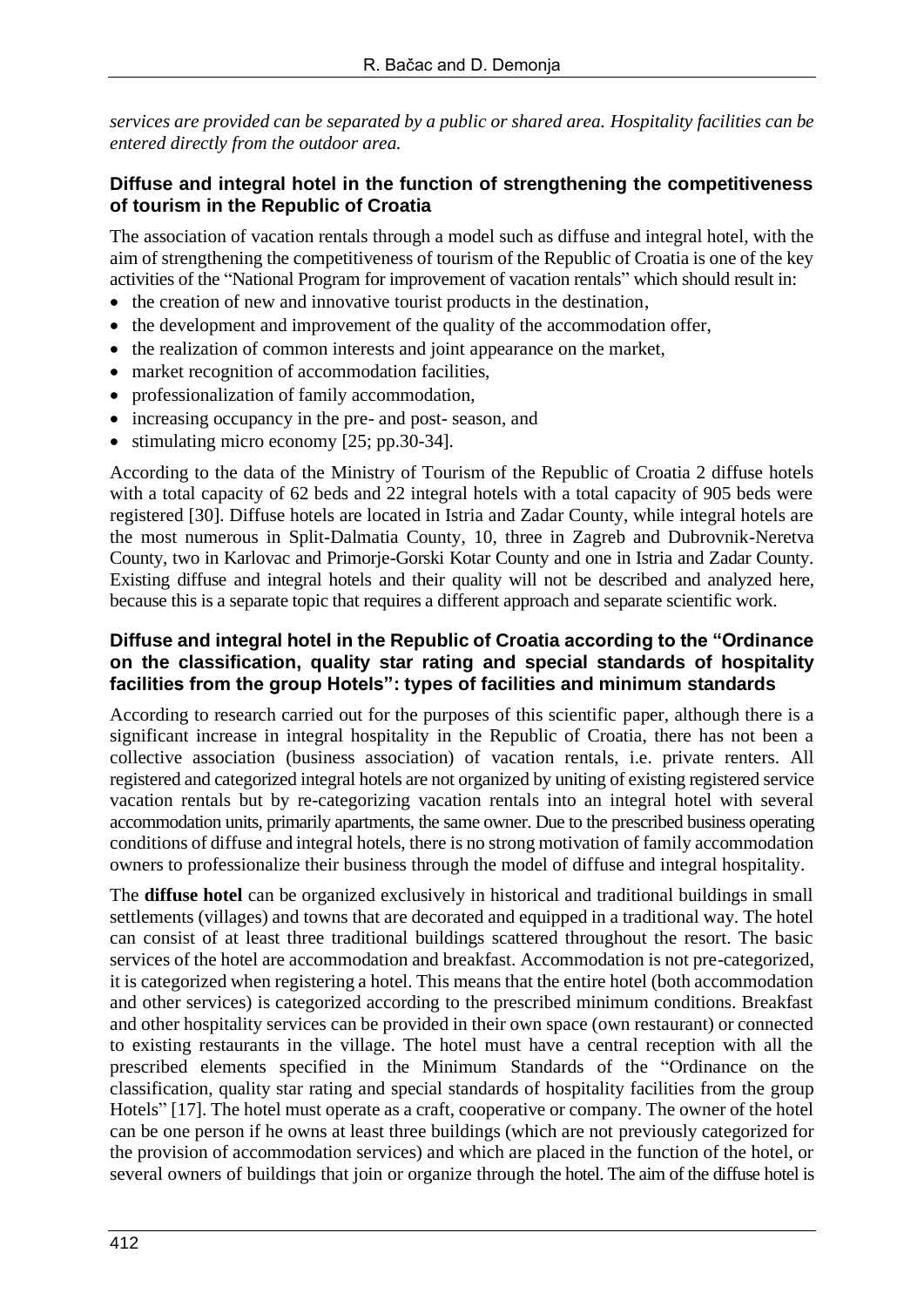to arrange and put into operation traditional buildings in rural and urban settlements and joint (multiple owners of buildings) business organization through the hotel.

An **integral hotel** can be organized in any settlement/resort and is not conditioned by traditional buildings as a diffuse hotel, i.e. any functional building comes into account. The hotel can consist of at least three buildings scattered around the settlement/resort. The basic services of the hotel are accommodation and breakfast. Hotel accommodation consists exclusively of pre-categorized accommodation, i.e. accommodation of registered vacation rental owners in the settlement/resort. This means that when registering a hotel, accommodation is not categorized, because the existing quality star rating is recognized, and the quality star rating of hotel is done according to the prescribed Minimum Standards of the "Ordinance on the classification, quality star rating and special standards of hospitality facilities from the group Hotels" (reception, etc.) [17]. Breakfast and other hospitality services can be provided either in their own space (own restaurant) or connected to existing restaurants in the settlement/resort. The hotel must have a central reception with all the prescribed elements specified in the Minimum Standards of the "Ordinance on the classification, quality star rating and special standards of hospitality facilities from the group Hotels" [17]. The hotel must operate as a craft, cooperative or company. According to the current legislation in Croatia, vacation rental owners make their entire accommodation capacity available to the hotel, which means that they lose their autonomy and can operate on the market exclusively through the hotel, not independently, or can fill capacity through travel agencies or directly on the market (their own booking). In this case, vacation rental owners lose the status of a lump sum taxpayer and pay all tax liabilities (income or profit tax, any value added tax) through the hotel. They also pay tourist tax and tourist membership fees through the hotel. This means that vacation rental owners become one business unit and operate exclusively through the form of a hotel, and only the existing quality star rating of accommodation is recognized. The aim of the organization of an integral hotel is to consolidate the offer of vacation rentals and their business through the model of small hotel business.

Difficulties in organizing a diffuse and integral hotel in the Republic of Croatia would be:

- Vacation rental owners lose their autonomy and can no longer directly operate through travel agencies and tour operators or charge their facilities independently. Most vacation rental owners operate through travel agencies or OTA (online tourist agency such as, for example, Booking.com [31]), and for the executed and charged reservation they approve the agreed commission to the agency, i.e. they know in advance what their income and cost (commission) is per reservation for bringing guests.
- Vacation rental owners already have a well-established network of business with travel agencies and independent appearance on the market, which through the association of diffuse and integral hotels should be waived. A diffuse and integral hotel can take over business with agencies with which private renters operate, but this makes business more expensive for renters. Specifically, this means that now the commission to the vacation rental owner is the cost approved by the agencies of, for example, 15 % for the reservation/booking of accommodation. Operating through a hotel increases the cost to the renter because the hotel pays a 15 % commission to the agency, and the vacation rental owner must give the hotel a portion of the earnings of at least 10 % in order for the hotel to finance its current operations: employee salaries, overhead costs and more. The possibility of the hotel entering the value added tax system very quickly should also be taken into account, which means that the price of accommodation for vacation rental owners will increase by 13 %, which calls into question further competitiveness.
- It should also be taken into account the fact that vacation rental owners with travel agencies have contracts mainly concluded for a year, which cannot be terminated during the season without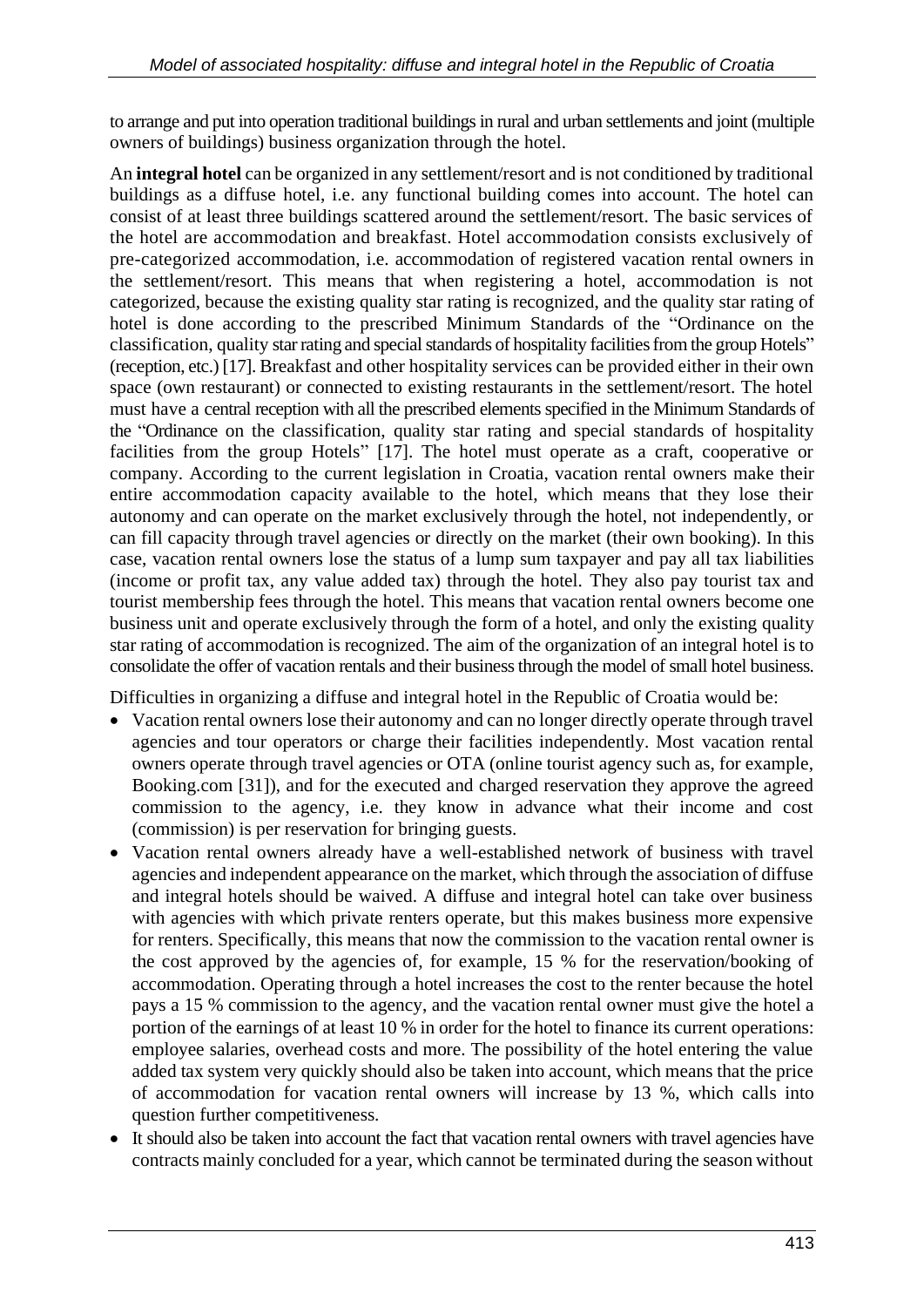penalties, which means that even if they wish to do business exclusively through an integral hotel, terminating contracts with agencies before the contract expires will not be "painless".

• The 16-hour reception hours require at least three full-time employees and raises the issue of financing employees' salaries and other expenses. Vacation rental owners are not motivated to pay employees and other hotel expenses when they do not know in advance whether they will fill their capacities through the hotel.

#### **PROPOSALS FOR IMPROVING THE ORGANIZATION AND OPERATION OF DIFFUSE AND INTEGRAL HOTEL IN THE REPUBLIC OF CROATIA**

In order to improve the organization and operations of diffuse and integral hotels in the Republic of Croatia, the implementation of the following proposals should be considered:

- Allow diffuse and integral hotels to operate with vacation rental owners on the principle of "on" behalf and for account" of hotel stakeholders or vacation rental owners. Vacation rental owners in this case retain their autonomy. The establishment of a hotel, the expansion of business and the provision of services to renters (in addition to filling the capacity and cleaning system of the facility, the organization of guests' free time, etc.) will motivate renters to leave their business to the hotel.
- Vacation rental owners should remain in the lump sum taxation because if they operate through the hotel on a principle of "on behalf and for account", when the hotel enters the value-added tax system, they remain competitive with prices, do not enter the value-added tax system individually and are not in the obligation to keep bookkeeping individually.
- Allow autonomous determination of the opening hours of the reception of the hotel according to the possibilities, and at a time when the reception is not open allow the receptionist to be contacted by phone.
- Enable the introduction of capital grants by the ministry of tourism exclusively for diffuse and integral hotels with the possibility of financing the salaries of hotel employees for at least one year from the registration of the hotel.
- Diffuse and integral hotel should be a model of business organization and additional offers for vacation rental owners, which can be interesting to guests and target groups for arrival to the destination and outside the main tourist season which lasts from June to September.

Diffuse and integral hotel is a receptive structure composed of several connected accommodation providers and several providers of other tourist and hospitality services with a unique management (administration). The management structure manages the business of the integral hotel based on the annual business plan and defined tasks. It is of great importance to establish a model of management structure that will be functional and efficient. Diffuse and integral hotel, as a structure that is oriented towards the entire destination, manages accommodation capacities and through networking creates, implements and manages additional innovative facilities and services with the aim of creating experiential experiences of hotel guests in the historic center.

Business connection of stakeholders of diffuse and integral hotels (vacation rental owners and other service providers) is done by contracts (contracting rights and obligations related to business). The contract can be signed in two ways in accordance with the provisions of the Croatian "Act on Mandatory Relations" [32]:

• *A contract "on behalf and for account" of a stakeholder (vacation rental owners and other service providers)* when only agency commission approved by the stakeholder is considered revenue. If the integral hotel would exceed the threshold of HRK 300,000.00 of revenue per year and enter the value added tax system, then that tax is paid only on the amount of the commission. In this case, it is a commercial representation when the shareholders have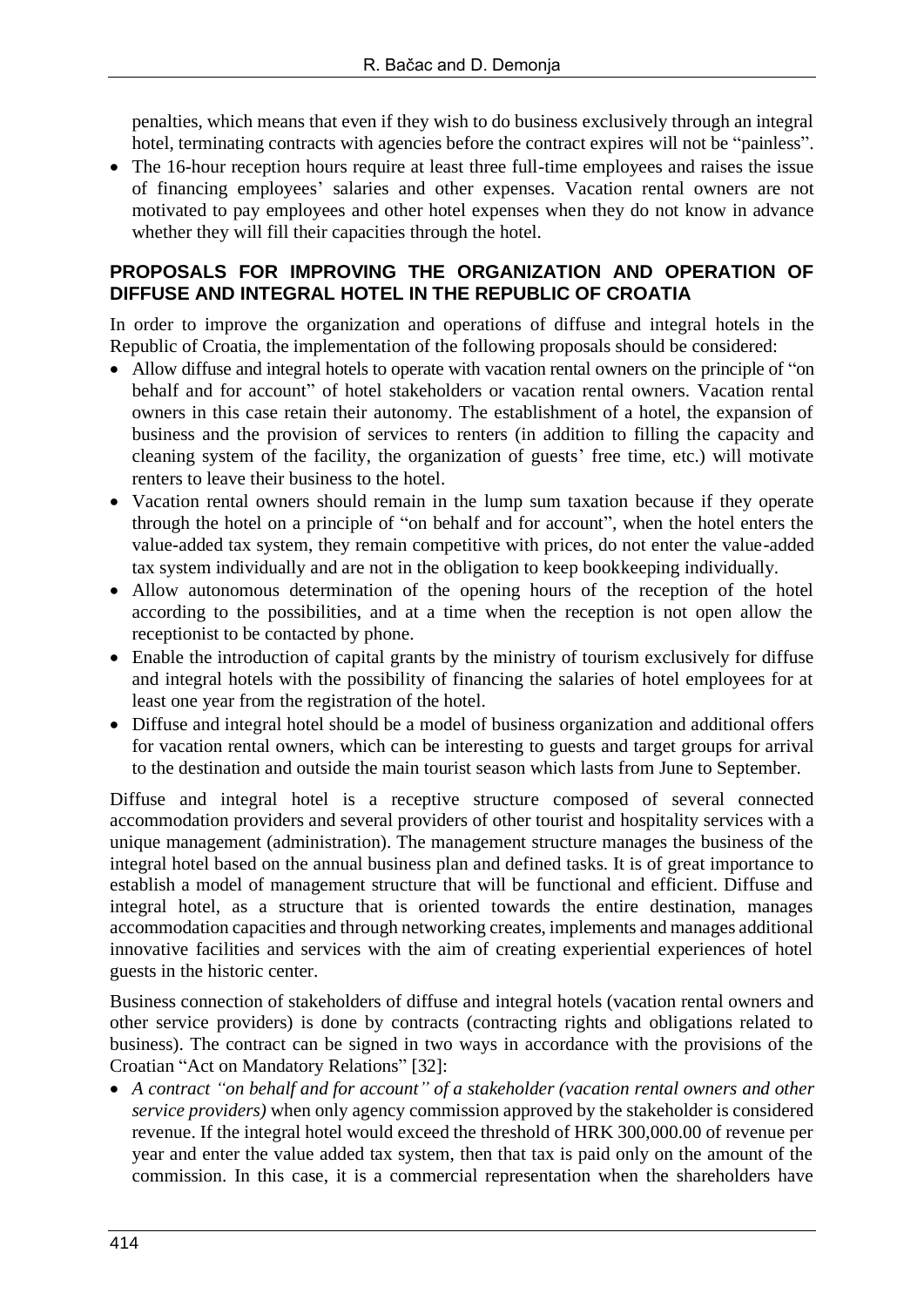authorized the diffuse and integral hotel as an agent to perform certain tasks in its name and on its behalf. For these transactions, the shareholders of the hotel (agent) approve the agreed commission. Here the business operator/holder of activity is a vacation rental owner and other service providers and all legal responsibility for the service provided is theirs. The diffuse and integral hotel has the function of an agent and may not offer accommodation at a price other than that determined by the shareholders (vacation rental owners and other providers of tourist and other services).

• *Contract in "own behalf and on the own account" of shareholders (vacation rental owners and other service providers)* when the income is considered to be the total amount charged for the service and in the case of entry into the value added tax system, that tax shall be paid on the entire amount of the invoice collected. When working according to the contract in its own behalf and for its own account, then the diffuse and integral hotel as an agent becomes the bearer of activities and responsibilities, forms the price as it wants, makes a difference in price and fully disposes of accommodation and other services for which such a contract has been concluded.

Business connection in a diffuse and integral hotel will enable:

- active participation of all interested stakeholders in further conceptions of the hotel's business policy,
- joint planning, implementation of activities and sales of services with the aim of better selling capacity, increased competitiveness and quality of products and services,
- organizational and technical assistance to vacation rental owners in all business segments (consulting) and solving common needs such as parking for hotel guests, card business and others,
- stronger marketing and promotional connections with tourism markets,
- protection of interests and improvement of the negotiating position towards public institutions, local, regional and national state administration, agencies and tour operators,
- informing about all changes, modifications and new legal regulations of importance for diffuse and integral hotel activities, private renting and tourism in general, and
- through the development of packages of services, products and special activities, activation of business resources but also destination attractions, which will allow occupancy capacities outside the tourist season (October-April) and improve occupancy in the main season (May-September).

# **CONCLUSION**

The results of this research showed the organizational and legislative framework for the development of diffuse and integral hotels in the Republic of Croatia. The diffuse and integral hotel has the strategic goal of networking the existing stakeholders of tourism service providers into a unique, competitive, innovative and complex tourism product. It also plays an important role in fostering mutual trust and concrete cooperation between vacation rental owners, caterers and other service providers through hotel entrepreneurship. Furthermore, the diffuse and integral hotel offers the tourist market an integral tourist product based on experiential experiences for the guest, strengthens the visibility of destinations in tourist markets and achieves a better market share. The diffuse and integral hotel is focused on year-round operations instead of seasonal ones, with the intention of raising the occupancy of accommodation capacities of private renters during the year, and thus encourages raising the quality of accommodation capacities, creating new tourist services and facilities, for example, congress tourism, wedding tourism, pet friendly tourism, tourism of special interests based on cultural specifics and others. The model of diffuse and integral hotels encourages the revitalization of abandoned and demolished historic buildings by connecting them and putting them into tourist function, and this allows solving specific difficulties in tourist infrastructure such as, for example, organized parking, luggage transport and more. Finally, the establishment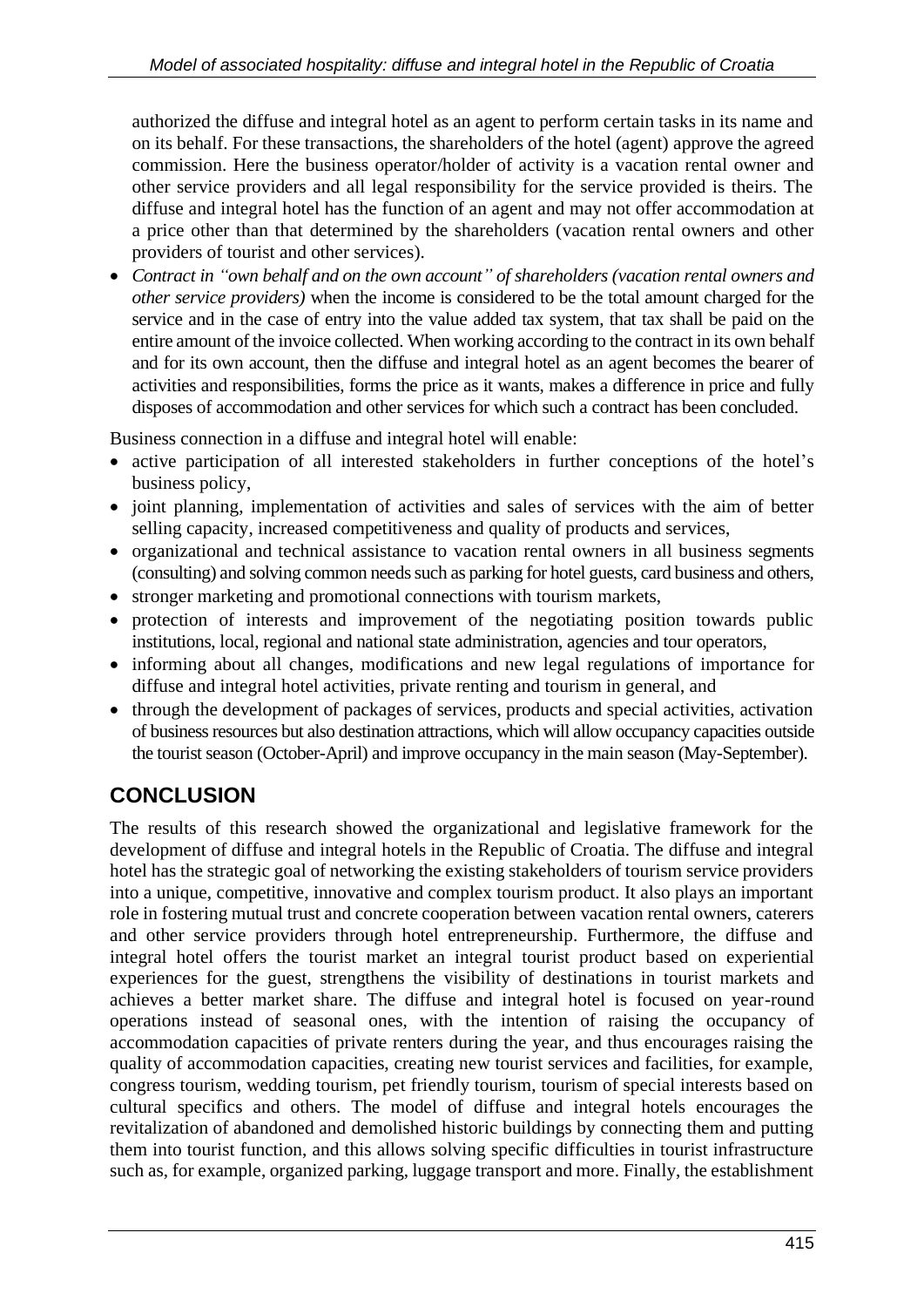of a diffuse and integral hotel indirectly encourages the inclusion of residents in tourism processes through, for example, arranging and decorating their own place of residence in order to increase the visual identity of the place, and also encourages new employment of highly educated and skilled employees trained to serve modern tourism services.

Diffuse and integral hotel is organized with the aim to professionally connect vacation rental owners and other providers of tourist services with the main purpose of stronger and more purposeful business, in order to create a new tourist product, but also to further improve the functioning and articulation of the tourist offer of the place. A diffuse and integral hotel is not a tour operator or travel agency that deals exclusively with contracting the sale of accommodation facilities and other tourist services. Diffuse and integral hotel is a business connection and networking in order to achieve better market share, but also to create a new innovative tourism product and does not exclude the connection of vacation rental owners with specialized agencies and tour operators or autonomous filling/charging of accommodation facilities/capacities.

Diffuse and integral hotel represents a great opportunity to achieve greater competitiveness of Croatian tourism by increasing the quality of vacation rental products and services and through business associations to use all resources that can contribute to the diversification of services. In this regard, it will be necessary to improve Croatian legislation in order to maximize the effects and benefits of diffuse and integral hospitality.

The implications of this article on science can be seen through research and study of sustainable tourism business models at the destination level, their impact on the economy of the local community, social inclusion and, in particular, valorization and revitalization of cultural heritage in the function of tourism offer. Modern tourism development policy is based on a responsible approach and in this sense this article contributes to the theory of science by analyzing the business models of diffuse association, their impact on destination development and, in particular, their importance to raise the competitiveness of the destination. In practical terms, the contribution of this article is reflected in clearly defined guidelines for the improvement of legislation, i.e. the minimum technical conditions that would contribute to greater acceptability of this business model in the private sector in tourism (renters) in order to improve market share and market visibility.

The aim of this article was to describe and interpret the most important structural characteristics of a diffuse and integral hotel and to analyze the legislative framework. The contribution is a concrete proposal to improve the business conditions of diffuse and integral hotels in the Republic of Croatia, detection of restrictive conditions for the organization and operation of diffuse and integral hotels in the existing legislative framework and, at the same time, elaboration and analysis of proposals for their improvement.

The originality of this article can be seen through the fact that for the first time made an integral analysis of existing legal business models of diffuse hotel industry in the Republic of Croatia, analyzes the legislative framework and give critical review of the restrictive minimum technical conditions governing diffuse hospitality. Also, the originality of this article is that it is the first time worked out a proposal to improve the legal requirements that would contribute to the greater prevalence of this business model as an acceptable tourist product in the Croatian tourist destinations.

This article, undoubtedly, represents a contribution to further scientific and professional research of diffuse and integral hotel as business models of association in tourism industry and models of sustainable and responsible resource management in a tourist destination. It provides an analysis and presentation of current business conditions, which may encourage future researchers of this topic to further research comparative analysis of Croatian and European diffuse hotels, quality standards in diffuse hotel industry, the acceptability of this model among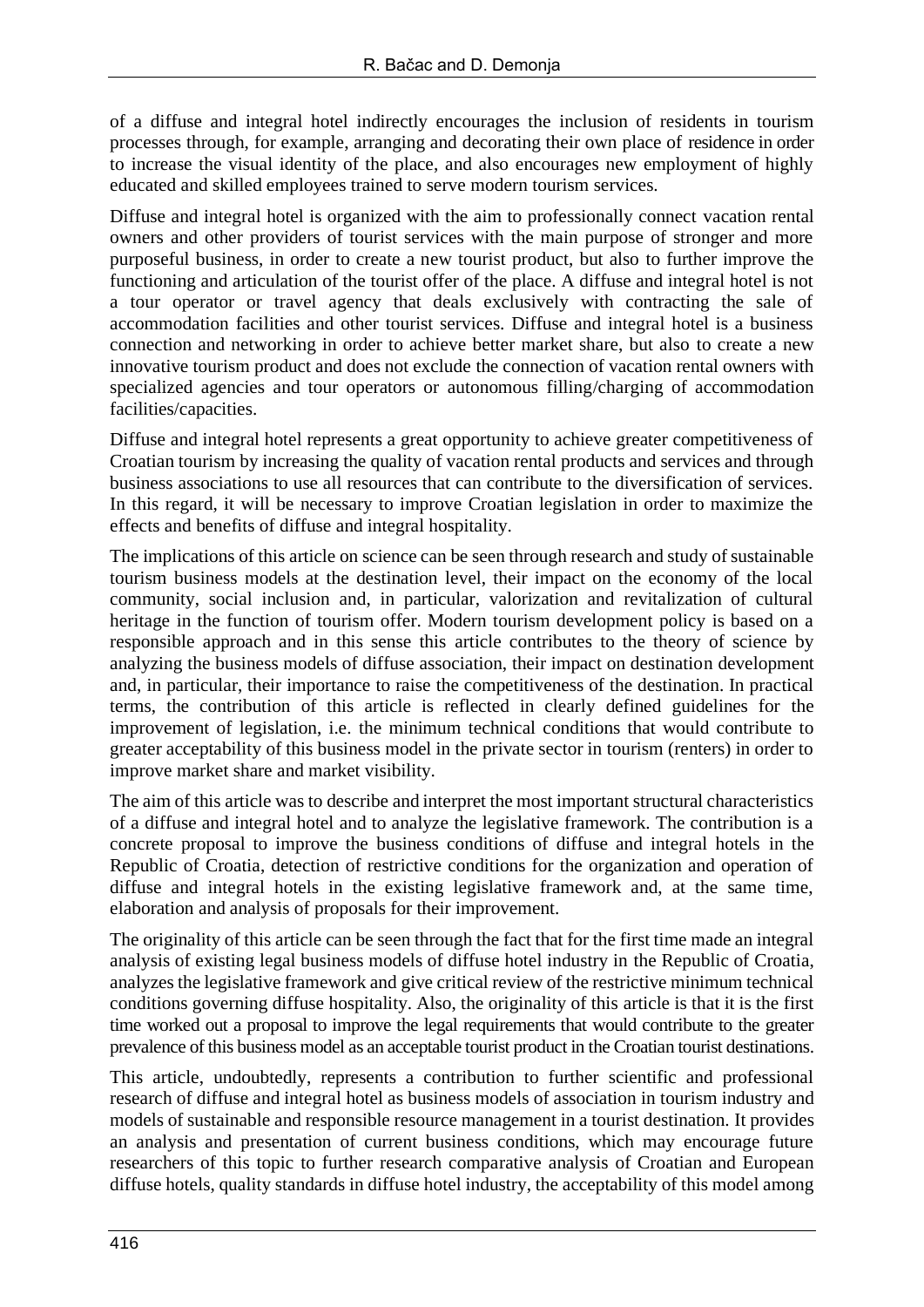private renters in terms of common market approach, models of urban and rural diffuse hotels, marketing and promotional activities of diffuse hotels, etc.

## **REFERENCES**

- [1] Zupan Korže, S.: *Albergo Diffuso (Diffused/Distributed Hotel): Case Study of Slovenia*. Academica Turistica **11**(1), 43-56, 2018, http://dx.doi.org/10.26493/2335-4194.11.43-56,
- [2] Confalonieri, M.: *A typical Italian phenomenon: The "albergo diffuso"*. Tourism Management **32**(3), 685-687, 2011, http://dx.doi.org/10.1016/j.tourman.2010.05.022,
- [3] Presenza, A.; Yucelen, M. and Camillo, A.: *Passion before profit in hospitality ventures: Some thoughts on Lifestyle Entrepreneur and the case of 'Albergo Diffuso'.* Sinergie **34**(99), 221-239, 2016,
- [4] Russo, G.; Lombardi, R. and Mangiagli, S.: *The tourist model in collaborative economy: A modern approach*. International Journal of Business and Management **8**(7), 1-13, 2013, [http://dx.doi.org/10.5539/ijbm.v8n7p1,](http://dx.doi.org/10.5539/ijbm.v8n7p1)
- [5] Vallone, C. and Veglio, V.: *"Albergo Diffuso" and customer satisfaction: a quality services analysis*. In: Conference Proceedings 16th Toulon-Verona International Conference "Excellence in Services", pp.1-18, 2013, [file:///C:/Users/Damir%20Demonja/Downloads/Albergo\\_Diffuso\\_and\\_Customer\\_Satisfacti.pdf,](file:///C:/Users/Damir%20Demonja/Downloads/Albergo_Diffuso_and_Customer_Satisfacti.pdf) accessed 15<sup>th</sup> October 2020,
- [6] Dall'Ara, G.: *Il fenomeno degli alberghi diffusi in Italia*. In Italian. Campobasso, Paladino, 2005,
- [7] Dall'Arra, G. and Morandi, F.: *Il turismo nei borghi; la normative, il marketing e i casi di eccellenza*. In Italian. Kindustria, 2010,
- [8] Dall'Ara, G.: *Manuale dell'albergo diffuso: L'idea, la gestione, il marketing dell'ospitalita*. In Italian. Franco Angeli s.r.l. Milano, 2010,
- [9] Colbert, F.: *Marketing Culture and the Arts.* Montreal-Paris-Casablanca, Gaetan Morin Editeur, Itée, 1994,
- [10]Vignali, C.: *L'albergo diffuso da idea-progetto alla concreta realizzazione nella recente legislazione regionale Lombarda*. In Italian. Rivista Italiana di Diritto del Turismo, 1-2011, pp.159-164, 2011,
- [11]Monge, F.; Cattaneo, D. and Scilla, A.: *The Widespread Hotel: New Hotel Model for Business Tourist*. Journal of Investment and Management; Special Issue: Attractiveness and Governance of Tourist Destinations **4**(1-1), 69-76, 2015,
- [12]Fissi, S.; Romolini, A. and Gori, E.: *Building a business model for a new form of hospitality: the albergo diffuso*. International Journal of Contemporary Management **32**(1), 307-323, 2020, http://dx.doi.org/10.1108/IJCHM-01-2019-0047,
- [13]Throsby, D.: *Culture, economics and sustainability*. Journal of Cultural Economics **19**, 199-206, 1995, http://dx.doi.org/10.1007/BF01074049,
- [14[\]Vallone, C.;](https://www.emerald.com/insight/search?q=Cinzia%20Vallone) [Capocchi, A.;](https://www.emerald.com/insight/search?q=Alessandro%20Capocchi) [Orlandini, P.](https://www.emerald.com/insight/search?q=Paola%20Orlandini) and [Amaduzzi, A.:](https://www.emerald.com/insight/search?q=Andrea%20Amaduzzi) *Can the New Hospitality Model of Albergo Diffuso Solve the Overtourism Issue? The Case of Tuscany*; In: [Oskam, J.A.,](https://www.emerald.com/insight/search?q=Jeoren%20A.%20Oskam) ed.: The Overtourism Debate, Emerald Publishing Limited, pp.279-300, 2020, [http://dx.doi.org/10.1108/978-1-83867-487-820201018,](https://doi.org/10.1108/978-1-83867-487-820201018)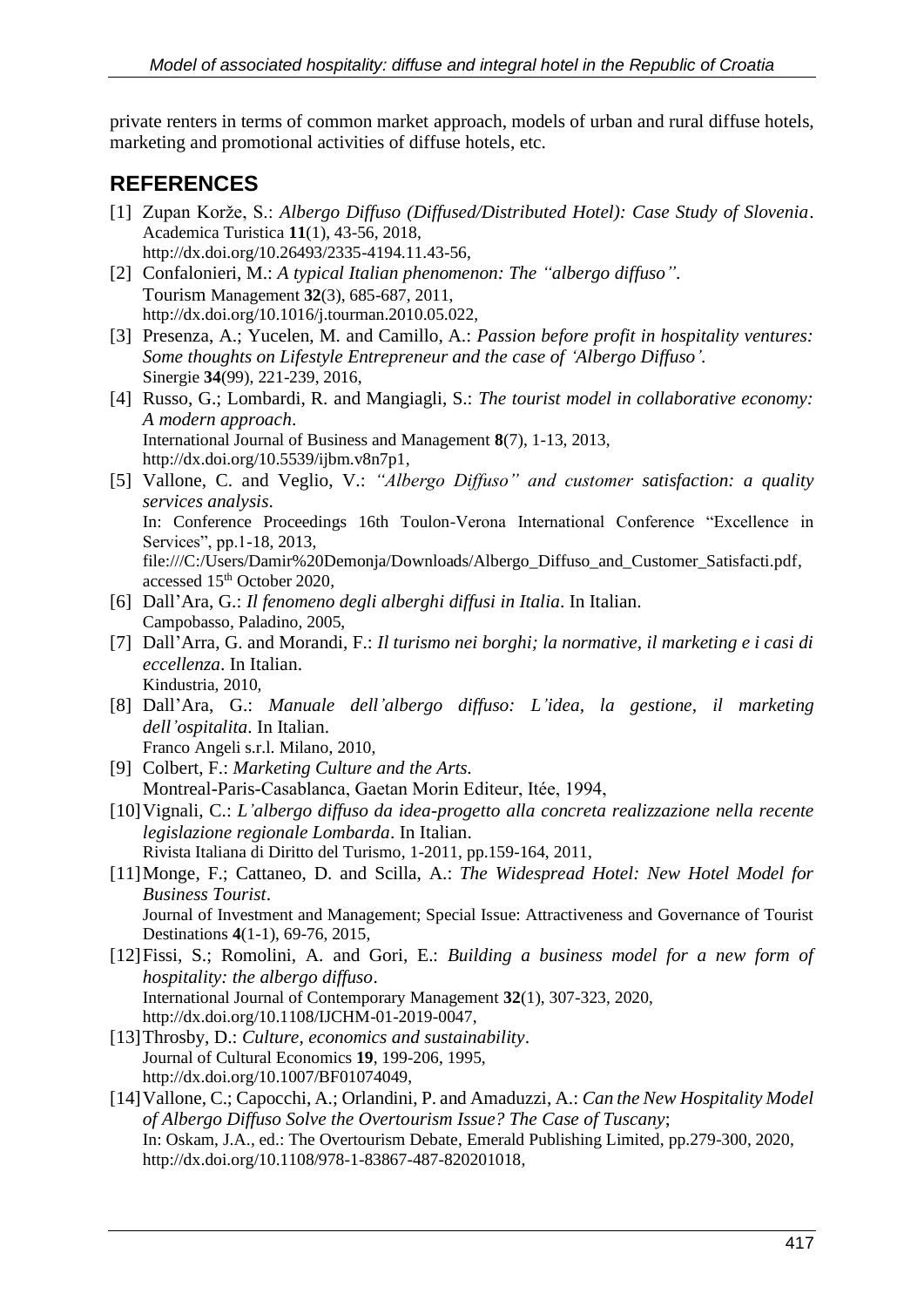[15]Avram, M. and Zarrilli, L.: *The Italian Model of "Albergo Diffuso": A possible way to preserve the traditional heritage and to encourage the sustainable development of the Apuseni Nature Park*.

GeoJournal of Tourism and Geosites **1**(9), 32-42, 2012,

- [16]Orlandini, P.; Vallone, C.; De Toni, A. and Cecchetti, R.: *Total Quality Research of Tourism Services. Special case: Albergo Diffuso*. Paper presented at the 15<sup>th</sup> Toulon-Verona Conference "Excellence in Services", College of Management Academic Studies, Rishon Lezion, Israel, 3-4 September 2014, pp.247-267, 2014,
- [17]Narodne novine: *Ordinance on the classification, categorization and special standards of catering facilities from the group Hotels.* In Croatian. [https://narodne-novine.nn.hr/clanci/sluzbeni/2016\\_06\\_56\\_1451.html,](https://narodne-novine.nn.hr/clanci/sluzbeni/2016_06_56_1451.html) accessed 15<sup>th</sup> October 2020,
- [18]Dragičević, M.; Tomašević, A.; Stanović, N. and Avejić, I.: *The managers' attitude towards diffuse hotels as innovative form of agricultural households tourist offer*. Procedia: Economics and Finance **39**, 102-107, 2016, http://dx.doi.org/10.1016/S2212-5671(16)30248-9,
- [19]Dropulić, M.; Ružić, P. and Krajnović, A: *Albergo Diffuso Hotels ‒ a solution to sustainable development of tourism*. 27th International Conference on Organizational Science Development "Knowledge for Sustainable Development", March 19-21, 2008, Portorož, pp.607-617, 2008,
- [20]Dragičević, M. and Letunić, S.: *Diffuse Hotels in the Function of Creating Augmented Agricultural Households Tourist Offer Based on Innovations*. Procedia: Economics and Finance **32**, 437-441, 2015, http://dx.doi.org/10.1016/S2212-5671(15)01415-X,
- [21]Dragičević, M.; Pisarović, A.; Tišma, S. and Jurinić, M.: *Diffuse hotels as innovative form of accommodation facilities*. Conference Proceedings 2nd International Multidisciplinary Scientific Conference on Social Sciences and Arts SGEM 2015, September 29 - October 1 2015, Albena Resort, Bulgaria, pp.187- 194, 2015,
- [22]Tišma, S.; Farkaš, A. and Pisarović A.: *Implementation Albergo Diffuso Model for Sustainable Tourist Development on Elaphiti Islands in Croatia*. International Scientific Conference on IT, Tourism, Economics, Management and Agriculture - Association of Economists and Managers of the Balkans, Belgrade, pp.102-108, 2017,
- [23]Đurkin, J. and Kolarić, M.: *Diffuse and Integrated Hotels as Innovative Form of Accommodation: Review of the Concept and Its Implementation in Croatia*. In: Maškarin Ribarić, H. and Smolčić Jurdana, D., eds.: *Tourism & Hospitality Industry 2016: Trends and Challenges - Congress Proceedings.*
	- Sveučilište u Rijeci, Fakultet za menadžment u turizmu i ugostiteljstvu, Opatija, pp.26-38, 2016,
- [24]Ministarstvo turizma Republike Hrvatske: *Croatian tourism development strategy until 2020.* In Croatian.

[https://mint.gov.hr/UserDocsImages/arhiva/130426-Strategija-turizam-2020.pdf,](https://mint.gov.hr/UserDocsImages/arhiva/130426-Strategija-turizam-2020.pdf) accessed 15<sup>th</sup> October 2020,

[25]Institut za turizam: *National program for the improvement of family accommodation.* In Croatian.

[https://mint.gov.hr/UserDocsImages/arhiva/009\\_160128\\_obiteljski.pdf,](https://mint.gov.hr/UserDocsImages/arhiva/009_160128_obiteljski.pdf) accessed 15<sup>th</sup> October 2020,

[26]Russo Krauss, D.: *Ospitalità diffusa, identità locale e turismo sostenibile. Il caso di Giffoni Sei Casali*. In Italian.

In: Zarrilli, L. (ed.): Lifescapes; Culture Paesaggi Identità, Franco Angeli, Milano, pp.175-191, 2007,

[27]Dall'Ara, G.: Albergo Diffuso: *Un modello di ospitalità italiano nel mondo.* In Italian. Associazione Internazionale Alberghi Diffusi, Campobasso, pp.1-8, 2019, [https://drive.google.com/file/d/1Ec-hP7XhZxnwyhp4Ab\\_iamraxrAWslmH/view,](https://drive.google.com/file/d/1Ec-hP7XhZxnwyhp4Ab_iamraxrAWslmH/view) accessed 15<sup>th</sup> October 2020,